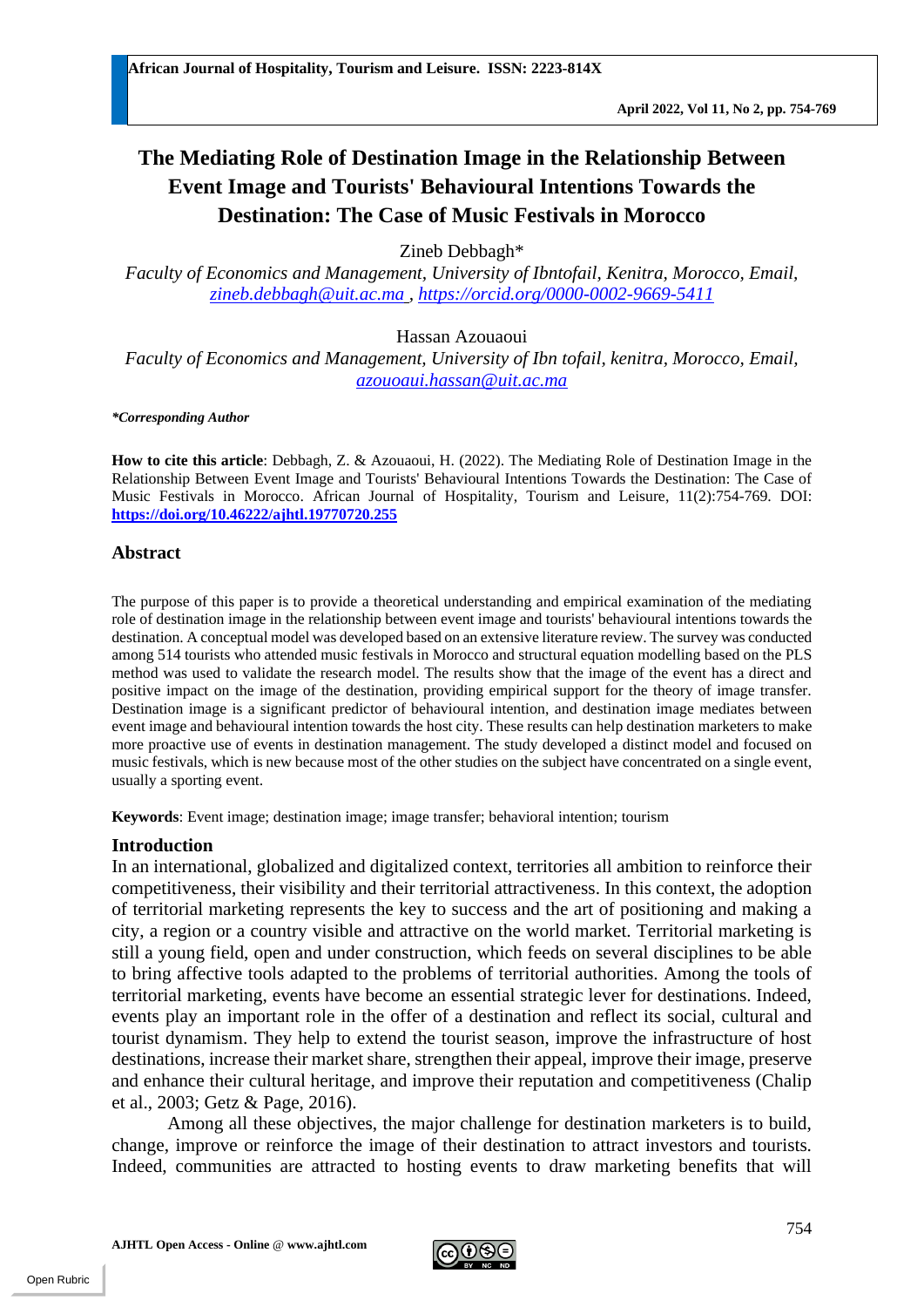

contribute to the success of the destination in the long run by creating awareness, improve their image with visitors and attracting more national and international tourists (Dimanche, 2003). As such, the event and the attributes associated with this event can influence destination image and the behavioral intentions of tourists. The purpose of the current study is therefore to find out whether tourists develop favourable images of the destination to which they have travelled to attend the event. And if so, are these favourable images likely to influence behavioural intentions towards this destination? Therefore, our problem focused on the following central question: To what extent can the image of an event influence the behavioural intentions of tourists towards the destination?

## **Literature review**

## *Associative network memory model and image transfer theory*

In branding literature, there are three ways to create or develop brand associations (Keller, 1993): (1) direct experience with the product or service; (2) sources of information (advertising, word of mouth etc.) and (3) association with other entities. The latter is particularly relevant to sponsorship activities. Keller (1993) has shown that when a brand becomes associated with an event, some of the associations related to the event (e.g. young, relaxing, pleasant, disappointing, sophisticated, clean, safe etc.) can become related to the brand through secondary associations. This is what Keller calls the "ANMM" model of associative memory.

This model supposes that human memory is conceived as a network of nodes (concepts) connected to each other by links. The nodes represent the information or concepts stored (attributes) and the links represent the strength of the associations between these concepts. So, the memory remembers information when a node is activated (Deng  $&$  Li, 2013: 70). In the case when a destination hosts an event, the event is in the consumer's mind as an independent information node containing unique images. When the event and destination are linked, the image of the event can impact the image of the destination mainly through "secondary associations". This mechanism of secondary associations has been theorized as "image transfer" in the event-sponsorship literature (Gwinner 1997, as cited in Deng & Li, 2013: 70).

The theory of image transfer has been adopted widely in marketing activities. Image transfer can occur in three cases, namely brand extension, co-branding and meaning transfer. The latter refers to the assignment of event associations to the sponsoring brand (Pracejus 2004). This has been widely applied and validated in event sponsorship, particularly in research into the sponsorship of sports events (Deng  $&$  Li, 2013). In the case where destinations host an event, certain associations of the event can be transferred to the destination image (Deng & Li, 2013). In this perspective, the hosting of an event is considered a stimulus. The results of Li et al. (2020) and Kaplanidou and Vogt (2007) corroborate these conclusions. Therefore, in our study, the adoption of the image transfer theory concerns meaningful transfer in which image transfer is unidirectional.

## *The mediating role of the image of the destination*

The image of the destination has an important mediating role in the relationship between the image of the event and the behavioural intention towards the destination. The study of Kaplanidou and Vogt (2007) examining the interrelationship between Sport event and destination image and Sport tourists' behaviours, reveals that destination image can directly influence tourists' behavioral intentions, while event image influences indirectly behavioral intentions via destination image. Similarly, Li et al. (2020) show that the destination's image mediates the relationship between the event's image and the intention to revisit the host city. This can be explained by the idea that even if an event has a favourable image but is organised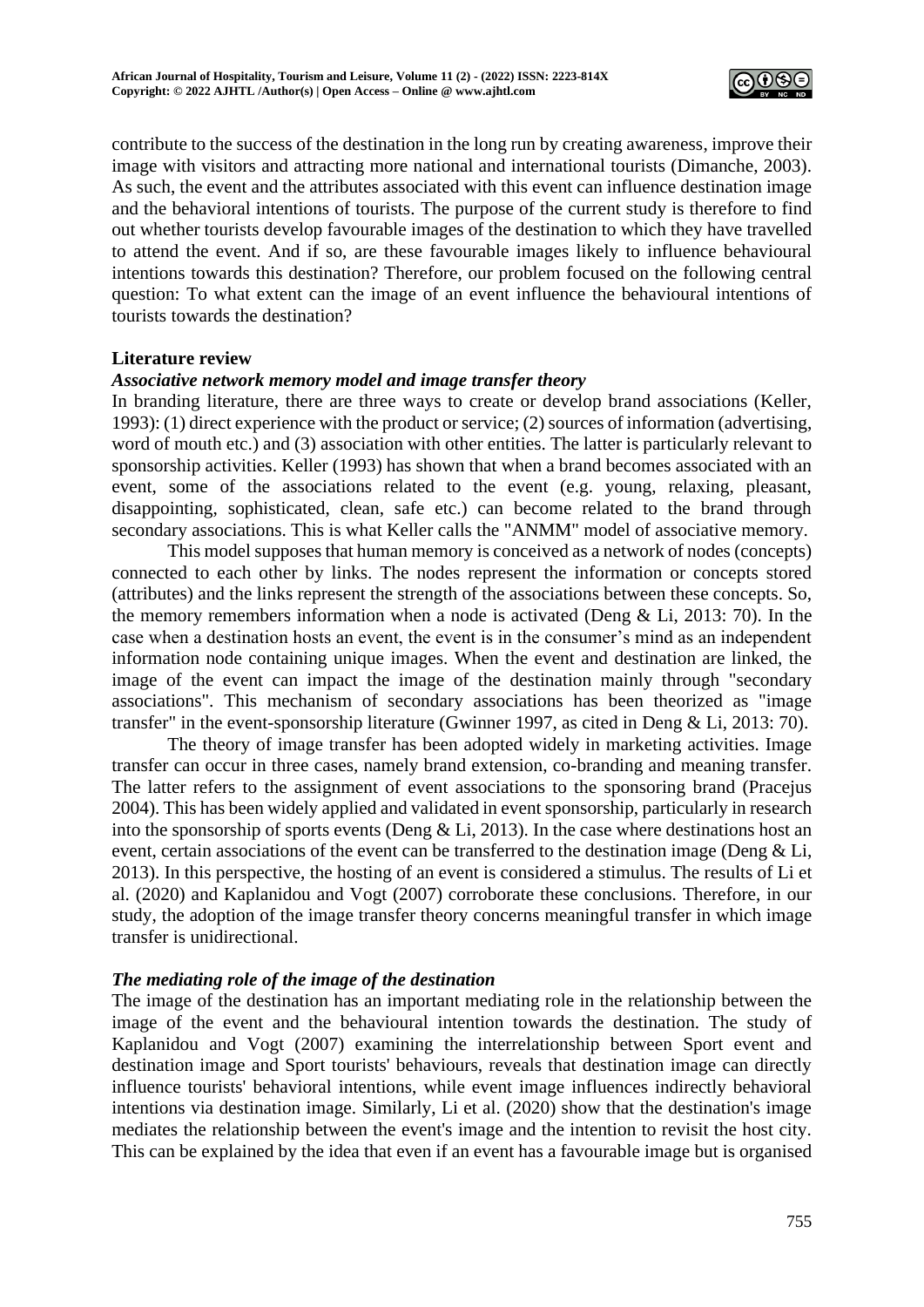

in a politically unstable or not safe country, it may not be able to attract tourists to that destination.

## *Event image and destination image*

Image is a perceptual phenomenon formed by a consumer's reasoned and emotional interpretation (Dobni & Zinkhan, 1990). This study defines event image as the sum of rational and affective representations that an individual or a group of individuals associates with an event (Ferrand & Pages, 1996), and destination image as the sum of beliefs, ideas and impressions that tourists hold of a city (Crompton, 1979). Event image is generally considered to share the same theoretical foundation as brand image and destination image (Hallmann et al., 2010; Kaplanidou, 2006). Hallmann et al. (2010) affirm that event image has similarities with the concept of the destination image. Indeed, many researchers conceptualized destination and event images as cognitive and/or affective components (Deng & li 2013; Hallmann & Breuer, 2010; Hallmann et al., 2010; Kaplanidou, 2006; Kaplanidou 2009; Kaplanidou & Vogt, 2007; Lai, 2016). The cognitive component of the image is an evaluation of the known attributes or characteristics of the destination/event, whereas the affective component refers to feelings toward the destination/event. Therefore, we will use the cognitive-affective model to evaluate the image of the event and the destination

In tourism marketing, events can enhance the attractiveness of the destination, revitalize its local culture, contribute to its economic development and improve its image, reputation and competitiveness (Chalip et al., 2003; Getz & Page, 2016). Indeed, event marketing is an affective way to enhance destination image. Positive evaluation of an event can be transferred to the tourists' evaluation of the destination, which will improve their perceived destination image (Li et al., 2020: 216). In sport tourism, Chalip et al., (2003) found that event image influences destination image.

Kaplanidou and Vogt (2007) found that the affective image of the event impacts positively the cognitive and affective image of the host destination. Deng & Li's (2013) study of the Expo 2010 Shanghai China reveals that the cognitive image of the Expo impacts positively the cognitive image of Shanghai. Similarly, Kaplanidou (2009) shows that the cognitive image of the Olympic Games impacts the cognitive image of Athens. Lai's (2016) result indicates that the cognitive image of the 2008 Olympic Games influences the cognitive, affective and global image of Beijing, while the affective image of the event influences only the cognitive and affective image of this destination. Consequently, the following hypotheses are tested:

*H1: Cognitive image of the event impact cognitive image of the destination H2: Cognitive image of the event impact affective image of the destination H3: Affective image of the event impact cognitive image of the destination H4: Affective image of the event impact affective image of the destination*

# *Destination image and behavioral intention*

Behavioral intention is defined as an individual's tendency to behave according to his or her feelings, knowledge, or evaluations of previous experiences (Spears & Singh, 2004). Zeithaml et al. (1996) state that favorable behavioral intention leads to buying in the future, paying a premium price, spending more money, remaining loyal, and spreading positive word-of-mouth. Behavioral intention includes intentions to revisit and intentions to recommend to others (Başarangil, 2016; Wu et al*.*, 2016).

In tourism literature, destination image has been a strong predictor of behavioural intentions (Alcaniz et al., 2009; Chen & Tsai, 2007; Gibson et al., 2008; Lee, 2009). It is a very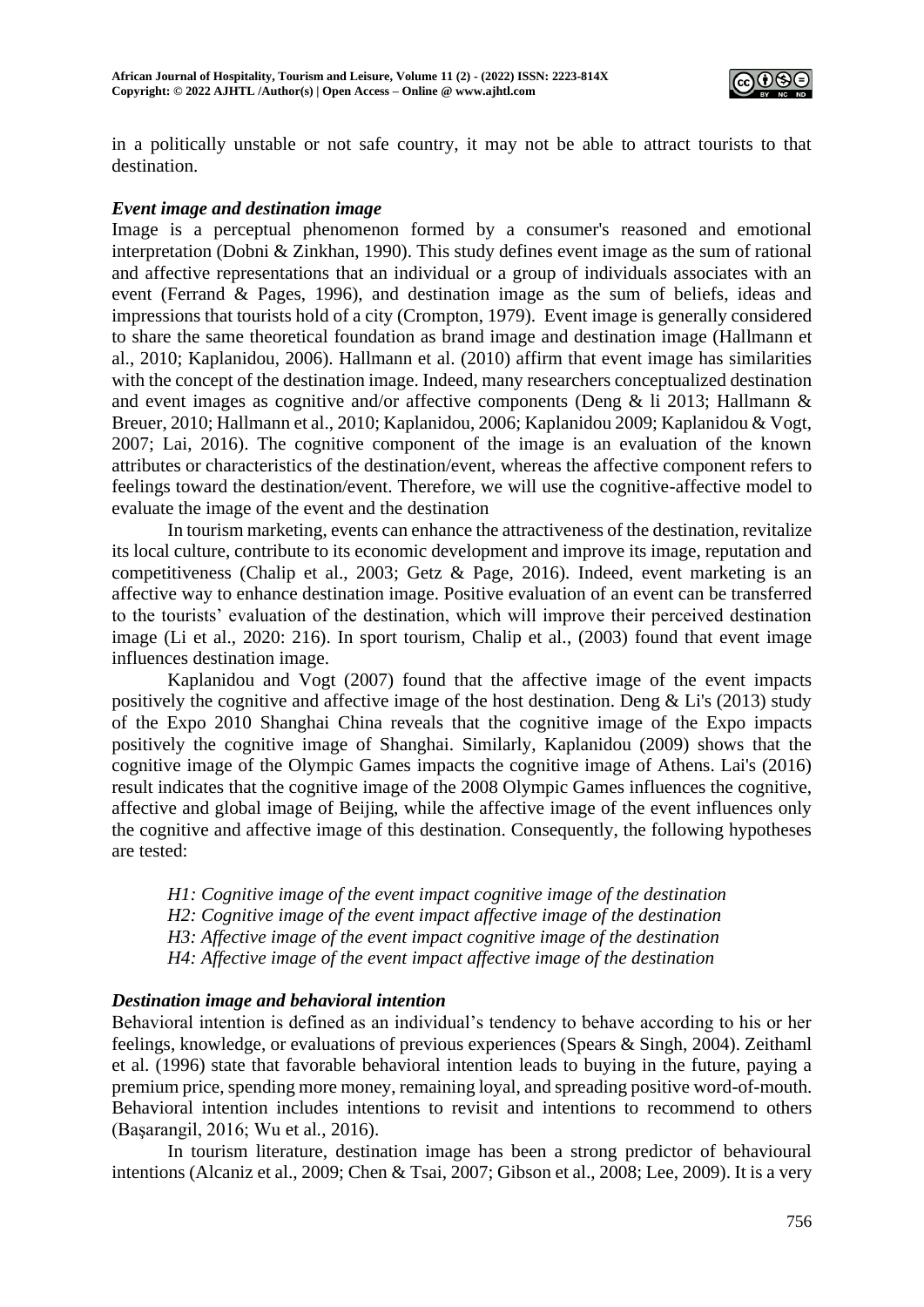

important factor in the decision-making process of current and potential tourists (Baloglu, 2001; Echtner & Ritchie, 2003). Bigné et al. (2001) found that the more favourable the image of a destination is, the higher the probability that the tourist will return in the future and recommend it to others. Chen and Tsai (2007) and Alcaniz et al. (2009) confirm these findings. Papadimitriou et al. (2015) and Pektaş et al. (2019) found that cognitive and affective image of the destination has a direct and positive impact on the intention to recommend the destination to others. In addition, several studies reveal that cognitive and affective images of the destination influence tourists' intention to revisit (Chuchu et al., 2019; Girma & Singh, 2019; Tan & Wu, 2016). Therefore, the following hypotheses are tested:

*H5: Cognitive image of the destination impact tourists revisit intention. H6: Cognitive images of the destination impact tourists recommendation intention. H7: Affective image of the destination impact tourists revisit intention. H8: Affective image of the destination impact tourists recommendation intention* 



# **Research methodology**

This study examines the impact of the festival's image on tourists' behavioral intentions toward the destination hosting the festival. The study population concerns the tourists who already attended music festivals in Morocco. By definition, a tourist is any person who visits a territory other than that in which he or she has lived for a period of at least twenty-four hours (Leiper, 1979). The choice of music festivals is explained by the fact that there are not many studies on these events, although, over the last two decades, music festivals in Morocco have grown exponentially.

For data collection, we conducted a survey between December 4th, 2020 and May 10th, 2021 by sharing the link of our online questionnaire in various groups and pages on social networks. We also sent the survey link with a personalized message to subscribers of Instagram accounts and Facebook groups dedicated to Moroccan music festivals and to people who commented on posts about Moroccan music festivals on these various accounts, groups and pages. This choice was justified by the cancellation of festivals due to the COVID-19 pandemic. In total, we collected 702 responses, among which, only 514 were usable.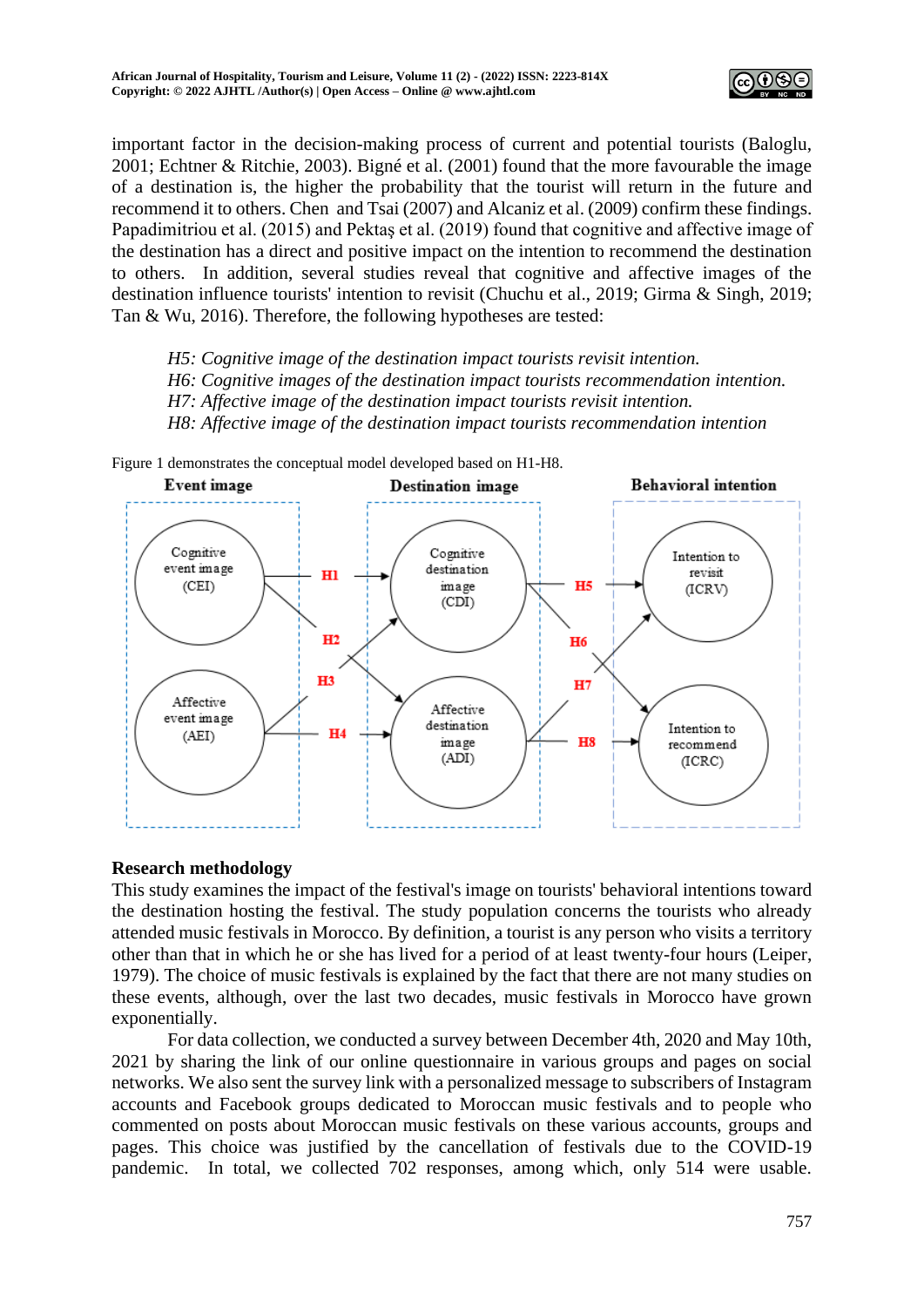

Therefore, the realised sample exceeds the minimum required size calculated according to the Cochran formula ( $n = z^2 pq/e^2 = \frac{1.96^2 * 0.5 (1-0.5)}{0.05^2} = 385 \text{ person}.$ 

The constructs for the study were measured using a seven-point Likert scale (ranging from  $1 =$  strongly disagree to  $7 =$  strongly agree). The operationalization of cognitive event image was drawn from the scales of Deng and Li (2013); Hallmann and Breuer (2010); Kaplanidou (2009), and Slabbert and Martin (2017) and adapted to the context of the study. In total, 15 items were identified.

The measurement of cognitive destination image was based on the scales of Artuger and Cetinsoz (2017); Byon and Zhang (2010); Kaplanidou et al. (2012) and Ragavan et al. (2014) and included 18 items. Affective images of the event and the destination were each measured with four items using the Hallmann and Breuer (2010) scale. While the intention to revisit and intention to recommend to others were operationalized by Li et al. (2020) and Papadimitriou et al. (2015) scales respectively. The data were analyzed in three steps. First, descriptive statistics were conducted to determine the profile of festival visitors. Second, exploratory factor analysis (EFA) through principal component factor analysis to examine the dimensional structure of our measurement scales and reliability analysis (Cronbach's Alpha), and finally confirmatory factor analysis (CFA) through Structural Equation Modelling (SEM) under the PLS approach to evaluate the quality of the model and test of our research hypotheses.

# **Results**

# *Demographic profiles of respondents*

Our sample is composed of 65.6% of men and 34.4% of women. 80% of them are single and more than half are between 21 and 30 years old. About a third of the respondents (32.7%) have a master's degree, 27% have a bachelor's degree while 14.2% have a doctorate or professional degree. Our sample is therefore made up of individuals who are able to understand the statements in our questionnaire. The data obtained also indicate that 31% of respondents are employees and 30.5% are students. Moreover, 86% of the respondents are Moroccans and only 14% are foreigners, mainly from Europe.

# *Behavioral profiles of respondents*

The survey data shows that 81.3% of the respondents travelled to the destination primarily to attend the festival and almost 90% attended the festival accompanied by their friends and/or families. The results also show that 40.3% of respondents stayed with family or friends. This result is not surprising given that 86% of our respondents are Moroccans and according to their customs and traditions, most of them prefer to stay with a relative rather than in a hotel which is often too expensive for them. Regarding the duration of the stay, the large majority of the festival-goers stayed for the whole duration of the festival, thus 46.7% stayed from 2 to 4 days and 20.2% stayed from 5 to 7 days. Furthermore, the data reveals that the festivals most frequented by our festival-goers are Gnaoua World Music Festival (20%), Oasis Festival (16.7%) and Mawazine (15.2%). These three festivals alone account for more than fifty percent. For the rest of the festivals, we find Moga festival (7%), Taragalte festival (6.6%), Fes Festival of World Sacred Music (5.3%), Timitar (4.3%), Jazzablanca (4.3%), Atlas Electronic festival (3.9%), Tanjazz (3.1%) and many others such as Chellah Jazz festival, L'boulevard, Origins Festival which only represent small percentages.

# *Factor analysis of destination and event cognitive images*

In order to detect the factorial structure of cognitive destination and event images, principal components extraction with varimax rotation was used that retained factors with eigenvalues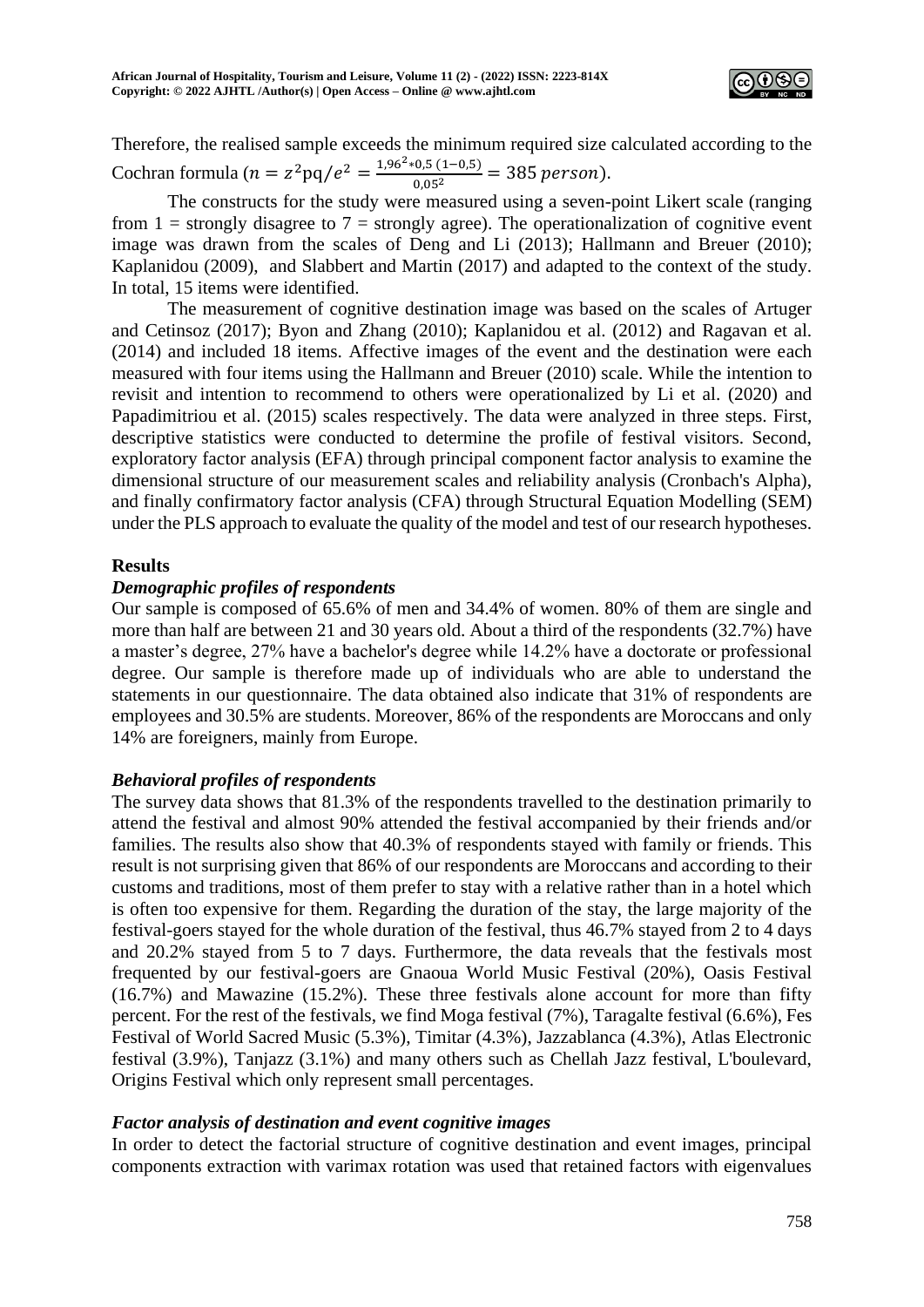

greater than one. The 15 event cognitive image items yielded a two factor structure. The first two factors explained 63% of the variance in the cognitive event image concept. These factors were titled Organization & Reputation and Attractions & Environment. The Cronbach's alpha reliability coefficient for Organization and Reputation was  $\alpha = 0.93$  and for Attractions and Environment was  $\alpha = 0.94$ . Both were deemed very good. For cognitive destination image, the principal components extraction with varimax rotation yielded a two-factor structure. The two factors were each composed of nine items and had a Cronbach's alpha reliability coefficient of 0.94. These two factors were titled Quality of experience and Attractions and Price.

## *Assessment of the measurement model*

Evaluation of the measurement model includes (1) composite reliability to assess internal consistency (2) individual indicator reliability (loadings) and average variance extracted (AVE) to assess convergent validity, and (3) cross-loadings and the Fornell-Larcker criterion to assess discriminant validity. The results pertaining to the reliability and convergent validity of the constructs are summarised in Table 1.

| <b>Cognitive Event image (CEI)</b><br>Attractions and Environment (ATT&ENV)<br>Good atmosphere<br>0,857<br>The festival promotes cultural exchange<br>0.761<br>People at the festival are warm and friendly<br>0.881<br>The festival staff are friendly and helpful<br>0,868<br>0,714<br>0,952<br>The festival ensures your personal safety<br>0,838<br>0,879<br>The festival has quality equipment<br>The festival has a good standard of hygiene and cleanliness<br>0,853<br>0,818<br>The festival offers good value for money<br>Organization and Reputation (ORG&RE)<br>0,842<br>Information regarding the festival is fairly available<br>Suitable arrangements of the festival sites<br>0,842<br>0.724<br>0.948<br>Festival has a good reputation<br>0,881<br>The festival offers a variety of activities<br>0,795<br>The festival offers a variety of excellent music<br>0,811<br>0,898<br>The shows in the festival are special, interesting and entertaining<br>The festival has a good projection<br>0.884<br>Affective event image (AEI)<br>The festival is Exciting<br>0,922<br>0,948<br>The festival is Pleasant<br>0,954<br>0,820<br>The festival is Cheerful<br>0.943 |
|--------------------------------------------------------------------------------------------------------------------------------------------------------------------------------------------------------------------------------------------------------------------------------------------------------------------------------------------------------------------------------------------------------------------------------------------------------------------------------------------------------------------------------------------------------------------------------------------------------------------------------------------------------------------------------------------------------------------------------------------------------------------------------------------------------------------------------------------------------------------------------------------------------------------------------------------------------------------------------------------------------------------------------------------------------------------------------------------------------------------------------------------------------------------------------------|
|                                                                                                                                                                                                                                                                                                                                                                                                                                                                                                                                                                                                                                                                                                                                                                                                                                                                                                                                                                                                                                                                                                                                                                                      |
|                                                                                                                                                                                                                                                                                                                                                                                                                                                                                                                                                                                                                                                                                                                                                                                                                                                                                                                                                                                                                                                                                                                                                                                      |
|                                                                                                                                                                                                                                                                                                                                                                                                                                                                                                                                                                                                                                                                                                                                                                                                                                                                                                                                                                                                                                                                                                                                                                                      |
|                                                                                                                                                                                                                                                                                                                                                                                                                                                                                                                                                                                                                                                                                                                                                                                                                                                                                                                                                                                                                                                                                                                                                                                      |
|                                                                                                                                                                                                                                                                                                                                                                                                                                                                                                                                                                                                                                                                                                                                                                                                                                                                                                                                                                                                                                                                                                                                                                                      |
|                                                                                                                                                                                                                                                                                                                                                                                                                                                                                                                                                                                                                                                                                                                                                                                                                                                                                                                                                                                                                                                                                                                                                                                      |
|                                                                                                                                                                                                                                                                                                                                                                                                                                                                                                                                                                                                                                                                                                                                                                                                                                                                                                                                                                                                                                                                                                                                                                                      |
|                                                                                                                                                                                                                                                                                                                                                                                                                                                                                                                                                                                                                                                                                                                                                                                                                                                                                                                                                                                                                                                                                                                                                                                      |
|                                                                                                                                                                                                                                                                                                                                                                                                                                                                                                                                                                                                                                                                                                                                                                                                                                                                                                                                                                                                                                                                                                                                                                                      |
|                                                                                                                                                                                                                                                                                                                                                                                                                                                                                                                                                                                                                                                                                                                                                                                                                                                                                                                                                                                                                                                                                                                                                                                      |
|                                                                                                                                                                                                                                                                                                                                                                                                                                                                                                                                                                                                                                                                                                                                                                                                                                                                                                                                                                                                                                                                                                                                                                                      |
|                                                                                                                                                                                                                                                                                                                                                                                                                                                                                                                                                                                                                                                                                                                                                                                                                                                                                                                                                                                                                                                                                                                                                                                      |
|                                                                                                                                                                                                                                                                                                                                                                                                                                                                                                                                                                                                                                                                                                                                                                                                                                                                                                                                                                                                                                                                                                                                                                                      |
|                                                                                                                                                                                                                                                                                                                                                                                                                                                                                                                                                                                                                                                                                                                                                                                                                                                                                                                                                                                                                                                                                                                                                                                      |
|                                                                                                                                                                                                                                                                                                                                                                                                                                                                                                                                                                                                                                                                                                                                                                                                                                                                                                                                                                                                                                                                                                                                                                                      |
|                                                                                                                                                                                                                                                                                                                                                                                                                                                                                                                                                                                                                                                                                                                                                                                                                                                                                                                                                                                                                                                                                                                                                                                      |
|                                                                                                                                                                                                                                                                                                                                                                                                                                                                                                                                                                                                                                                                                                                                                                                                                                                                                                                                                                                                                                                                                                                                                                                      |
|                                                                                                                                                                                                                                                                                                                                                                                                                                                                                                                                                                                                                                                                                                                                                                                                                                                                                                                                                                                                                                                                                                                                                                                      |
|                                                                                                                                                                                                                                                                                                                                                                                                                                                                                                                                                                                                                                                                                                                                                                                                                                                                                                                                                                                                                                                                                                                                                                                      |
|                                                                                                                                                                                                                                                                                                                                                                                                                                                                                                                                                                                                                                                                                                                                                                                                                                                                                                                                                                                                                                                                                                                                                                                      |
|                                                                                                                                                                                                                                                                                                                                                                                                                                                                                                                                                                                                                                                                                                                                                                                                                                                                                                                                                                                                                                                                                                                                                                                      |
|                                                                                                                                                                                                                                                                                                                                                                                                                                                                                                                                                                                                                                                                                                                                                                                                                                                                                                                                                                                                                                                                                                                                                                                      |
| The festival is Relaxing<br>0.794                                                                                                                                                                                                                                                                                                                                                                                                                                                                                                                                                                                                                                                                                                                                                                                                                                                                                                                                                                                                                                                                                                                                                    |
| <b>Cognitive destination image (CDI)</b>                                                                                                                                                                                                                                                                                                                                                                                                                                                                                                                                                                                                                                                                                                                                                                                                                                                                                                                                                                                                                                                                                                                                             |
| Quality of experience (QE)                                                                                                                                                                                                                                                                                                                                                                                                                                                                                                                                                                                                                                                                                                                                                                                                                                                                                                                                                                                                                                                                                                                                                           |
| City has good quality infrastructure (roads, transport)<br>0,821                                                                                                                                                                                                                                                                                                                                                                                                                                                                                                                                                                                                                                                                                                                                                                                                                                                                                                                                                                                                                                                                                                                     |
| City has suitable accommodations<br>0,863                                                                                                                                                                                                                                                                                                                                                                                                                                                                                                                                                                                                                                                                                                                                                                                                                                                                                                                                                                                                                                                                                                                                            |
| City has a good commercial infrastructure (stores for shopping)<br>0,803                                                                                                                                                                                                                                                                                                                                                                                                                                                                                                                                                                                                                                                                                                                                                                                                                                                                                                                                                                                                                                                                                                             |
| 0,680<br>0,950<br>0,816<br>City has a good network of tourist information (tourist centers)                                                                                                                                                                                                                                                                                                                                                                                                                                                                                                                                                                                                                                                                                                                                                                                                                                                                                                                                                                                                                                                                                          |
| 0,854<br>City has a good standard of hygiene and cleanliness                                                                                                                                                                                                                                                                                                                                                                                                                                                                                                                                                                                                                                                                                                                                                                                                                                                                                                                                                                                                                                                                                                                         |
| City is safe<br>0,783                                                                                                                                                                                                                                                                                                                                                                                                                                                                                                                                                                                                                                                                                                                                                                                                                                                                                                                                                                                                                                                                                                                                                                |
| City has a good nightlife<br>0.828                                                                                                                                                                                                                                                                                                                                                                                                                                                                                                                                                                                                                                                                                                                                                                                                                                                                                                                                                                                                                                                                                                                                                   |
| 0,815<br>City has a rich and varied cuisine                                                                                                                                                                                                                                                                                                                                                                                                                                                                                                                                                                                                                                                                                                                                                                                                                                                                                                                                                                                                                                                                                                                                          |
| Local community is friendly and hospitable<br>0,836                                                                                                                                                                                                                                                                                                                                                                                                                                                                                                                                                                                                                                                                                                                                                                                                                                                                                                                                                                                                                                                                                                                                  |
| Attractions and Price (ATT&PR)                                                                                                                                                                                                                                                                                                                                                                                                                                                                                                                                                                                                                                                                                                                                                                                                                                                                                                                                                                                                                                                                                                                                                       |
| City has beautiful natural attractions (beautiful scenery, parks, forests)<br>0,776                                                                                                                                                                                                                                                                                                                                                                                                                                                                                                                                                                                                                                                                                                                                                                                                                                                                                                                                                                                                                                                                                                  |
| City has pleasant weather<br>0,761                                                                                                                                                                                                                                                                                                                                                                                                                                                                                                                                                                                                                                                                                                                                                                                                                                                                                                                                                                                                                                                                                                                                                   |
| 0.824<br>City offers interesting cultural events (festival and/ or concerts)                                                                                                                                                                                                                                                                                                                                                                                                                                                                                                                                                                                                                                                                                                                                                                                                                                                                                                                                                                                                                                                                                                         |
| 0,689<br>0,952<br>City offers interesting historical attractions (museums and/or art centers)<br>0,812                                                                                                                                                                                                                                                                                                                                                                                                                                                                                                                                                                                                                                                                                                                                                                                                                                                                                                                                                                                                                                                                               |
| 0.829<br>City provides opportunities for learning ethnic customs                                                                                                                                                                                                                                                                                                                                                                                                                                                                                                                                                                                                                                                                                                                                                                                                                                                                                                                                                                                                                                                                                                                     |
| Prices for hotel accommodation are reasonable<br>0,869                                                                                                                                                                                                                                                                                                                                                                                                                                                                                                                                                                                                                                                                                                                                                                                                                                                                                                                                                                                                                                                                                                                               |
| Prices for commodities are reasonable<br>0,876                                                                                                                                                                                                                                                                                                                                                                                                                                                                                                                                                                                                                                                                                                                                                                                                                                                                                                                                                                                                                                                                                                                                       |
| 0,884<br>Prices for food are reasonable                                                                                                                                                                                                                                                                                                                                                                                                                                                                                                                                                                                                                                                                                                                                                                                                                                                                                                                                                                                                                                                                                                                                              |
|                                                                                                                                                                                                                                                                                                                                                                                                                                                                                                                                                                                                                                                                                                                                                                                                                                                                                                                                                                                                                                                                                                                                                                                      |
|                                                                                                                                                                                                                                                                                                                                                                                                                                                                                                                                                                                                                                                                                                                                                                                                                                                                                                                                                                                                                                                                                                                                                                                      |
| Prices for transportation are reasonable<br>0,828                                                                                                                                                                                                                                                                                                                                                                                                                                                                                                                                                                                                                                                                                                                                                                                                                                                                                                                                                                                                                                                                                                                                    |
| <b>Affective destination image (ADI)</b>                                                                                                                                                                                                                                                                                                                                                                                                                                                                                                                                                                                                                                                                                                                                                                                                                                                                                                                                                                                                                                                                                                                                             |
| 0,930<br>The city is Exciting<br>0.879<br>0,967<br>The city is Pleasant<br>0,960                                                                                                                                                                                                                                                                                                                                                                                                                                                                                                                                                                                                                                                                                                                                                                                                                                                                                                                                                                                                                                                                                                     |

Table 1: Reliability and convergent validity of constructs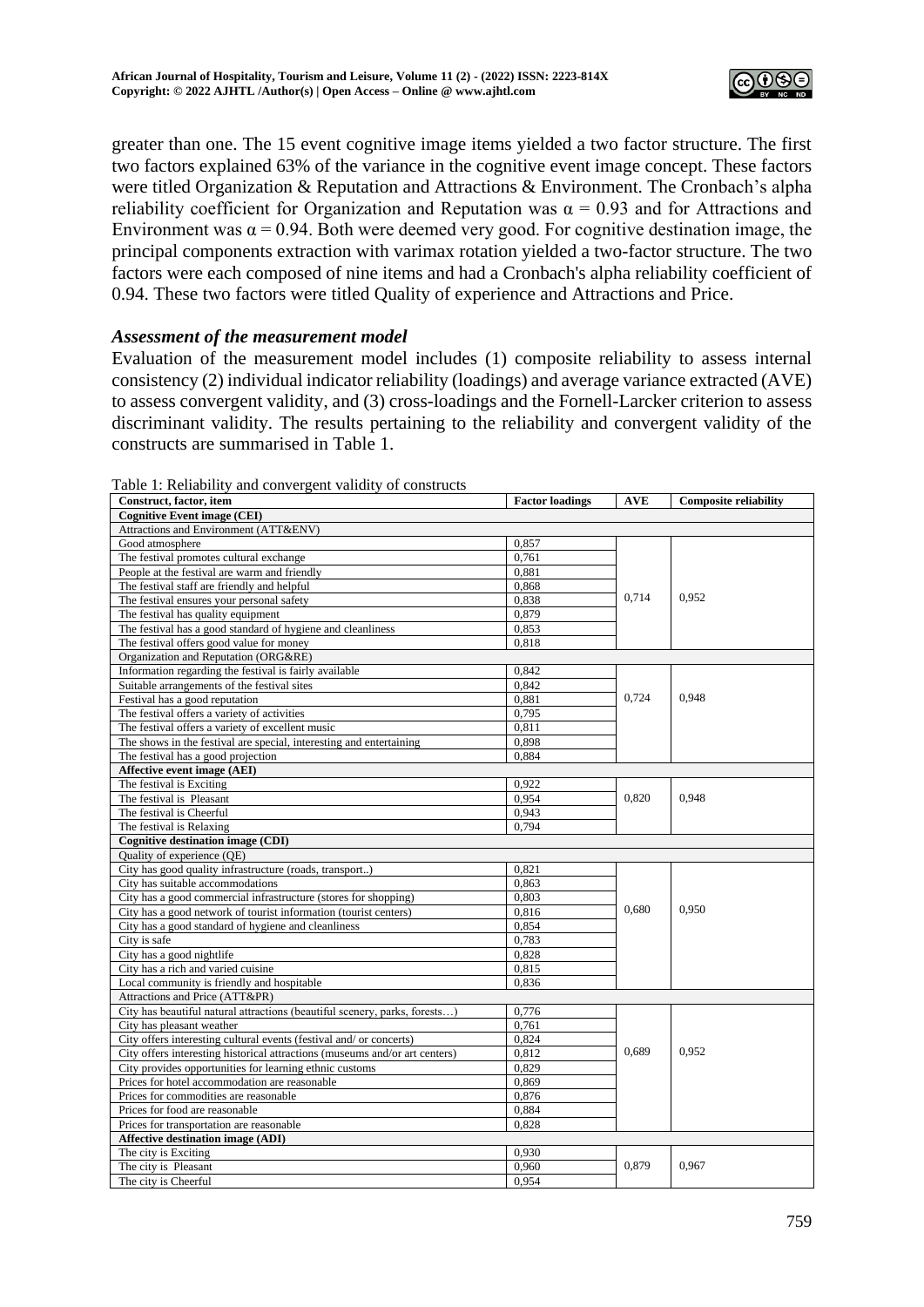

| The city is Relaxing                                                 | 0.904 |       |       |  |  |  |  |  |
|----------------------------------------------------------------------|-------|-------|-------|--|--|--|--|--|
| Intention to recommend the destination to others (ICRC)              |       |       |       |  |  |  |  |  |
| I am likely to say positive things about the city to other people    | 0.940 |       |       |  |  |  |  |  |
| I am likely to recommend the city to those who want advice on travel | 0.970 |       |       |  |  |  |  |  |
| I am likely to encourage friends or relatives to visit the city      | 0.967 |       |       |  |  |  |  |  |
| Intention to revisit the destination (ICRV)                          |       |       |       |  |  |  |  |  |
| I am likely to visit the city in the near future for vacation        | 0.942 | 0,891 | 0.942 |  |  |  |  |  |
| I am likely to attend a festival in the future in this city          | 0.945 |       |       |  |  |  |  |  |

According to the results provided by the SmartPLS® software and presented in Table 1, we notice that the items related to each of the latent variables all have a loading greater than 0.7, which indicates that these items contribute significantly to the measurement of their respective construct. Furthermore, the average variance extracted from the variables is greater than 0.5. We also find that the composite reliability of each of the variables studied is greater than 0.7 which means that there is an internal consistency between the questions asked of each variable. Since the internal consistency reliability and the convergent validity are verified, we test the discriminant validity of the constructs.

Discriminant validity is the extent to which measures of a construct are truly distinct from measures of other constructs. This implies that a construct is unique and represents phenomena that are not represented by other constructs in the model. (Hair et al., 2017). Discriminant validity is measured by two tests, namely cross-correlations and the Fornell-Larcker criterion.

|                   | <b>ATT&amp;ENV</b> | <b>ATT&amp;PR</b> | <b>ADI</b> | AEI   | <b>ICRC</b> | <b>ICRV</b> | <b>ORG&amp;RE</b> | OE    |
|-------------------|--------------------|-------------------|------------|-------|-------------|-------------|-------------------|-------|
| ATT&ENV1          | 0,857              | 0.591             | 0,519      | 0,724 | 0,550       | 0,579       | 0.737             | 0.544 |
| ATT&ENV2          | 0,761              | 0.494             | 0,458      | 0,610 | 0,460       | 0,488       | 0.634             | 0,463 |
| ATT&ENV3          | 0.881              | 0.576             | 0,505      | 0,650 | 0,540       | 0,552       | 0,658             | 0.533 |
| ATT&ENV4          | 0,868              | 0,522             | 0,428      | 0,594 | 0,452       | 0,480       | 0,639             | 0,485 |
| ATT&ENV5          | 0,838              | 0,475             | 0,348      | 0,564 | 0,384       | 0,428       | 0.593             | 0,495 |
| ATT&ENV6          | 0,879              | 0,560             | 0,432      | 0,617 | 0,466       | 0,519       | 0,682             | 0,586 |
| ATT&ENV7          | 0,853              | 0,499             | 0,371      | 0,576 | 0.394       | 0,450       | 0,608             | 0,537 |
| ATT&ENV8          | 0,818              | 0,508             | 0,413      | 0,584 | 0,460       | 0,486       | 0,596             | 0,468 |
| ATT&PR1           | 0,540              | 0,776             | 0,535      | 0,581 | 0,535       | 0,491       | 0,482             | 0.651 |
| ATT&PR2           | 0,479              | 0,761             | 0,569      | 0,491 | 0,512       | 0,489       | 0,445             | 0,628 |
| ATT&PR3           | 0,496              | 0,824             | 0,535      | 0,487 | 0,499       | 0,459       | 0,444             | 0,600 |
| ATT&PR4           | 0,465              | 0,812             | 0,512      | 0,484 | 0,532       | 0,473       | 0,467             | 0,576 |
| ATT&PR5           | 0,565              | 0,829             | 0,562      | 0,543 | 0,546       | 0,508       | 0,533             | 0,563 |
| ATT&PR6           | 0,512              | 0,869             | 0,532      | 0,502 | 0,502       | 0,464       | 0,427             | 0,576 |
| ATT&PR7           | 0.539              | 0,876             | 0,517      | 0,533 | 0,501       | 0,466       | 0.494             | 0,567 |
| ATT&PR8           | 0.543              | 0,884             | 0,563      | 0,568 | 0,551       | 0,532       | 0,492             | 0,575 |
| ATT&PR9           | 0.538              | 0,828             | 0,551      | 0,535 | 0,563       | 0,510       | 0.477             | 0.576 |
| ADI 1             | 0,510              | 0,623             | 0,930      | 0,586 | 0,644       | 0,565       | 0,473             | 0,600 |
| ADI <sub>2</sub>  | 0,504              | 0,625             | 0,960      | 0,577 | 0,658       | 0,607       | 0,486             | 0,597 |
| ADI <sub>3</sub>  | 0,457              | 0,612             | 0,954      | 0,538 | 0,652       | 0,561       | 0,440             | 0,577 |
| ADI 4             | 0,458              | 0,587             | 0,904      | 0,539 | 0,615       | 0,529       | 0,420             | 0,545 |
| AEI 1             | 0,660              | 0,573             | 0,548      | 0,922 | 0,526       | 0,510       | 0.585             | 0,585 |
| AEI <sub>2</sub>  | 0,697              | 0,616             | 0,586      | 0,954 | 0,575       | 0,559       | 0.631             | 0,617 |
| AEI <sub>3</sub>  | 0,702              | 0,617             | 0,569      | 0,943 | 0,584       | 0,577       | 0.624             | 0,610 |
| AEI <sub>4</sub>  | 0,573              | 0,474             | 0,450      | 0,794 | 0,434       | 0,424       | 0,484             | 0,438 |
| ICRC1             | 0,555              | 0,607             | 0,643      | 0,581 | 0,940       | 0,857       | 0,522             | 0,583 |
| ICRC <sub>2</sub> | 0,525              | 0,629             | 0,668      | 0,565 | 0,970       | 0,779       | 0,508             | 0,584 |
| ICRC3             | 0.503              | 0,591             | 0,661      | 0,548 | 0,967       | 0,762       | 0,495             | 0,570 |
| <b>ICRV1</b>      | 0,522              | 0,541             | 0,564      | 0,504 | 0,787       | 0,942       | 0,479             | 0,551 |
| ICRV <sub>2</sub> | 0,592              | 0,569             | 0,576      | 0,582 | 0,785       | 0,945       | 0,553             | 0,560 |
| ORG&RE1           | 0,614              | 0,470             | 0,421      | 0,519 | 0,436       | 0,440       | 0,842             | 0,442 |
| ORG&RE2           | 0,657              | 0,467             | 0,413      | 0,538 | 0,455       | 0,488       | 0,842             | 0,448 |
| ORG&RE3           | 0,675              | 0,480             | 0,441      | 0,583 | 0,496       | 0,498       | 0,881             | 0,441 |

The Tables 2 and 3 below confirm the discriminant validity of our measures. Table 2: Cross Loading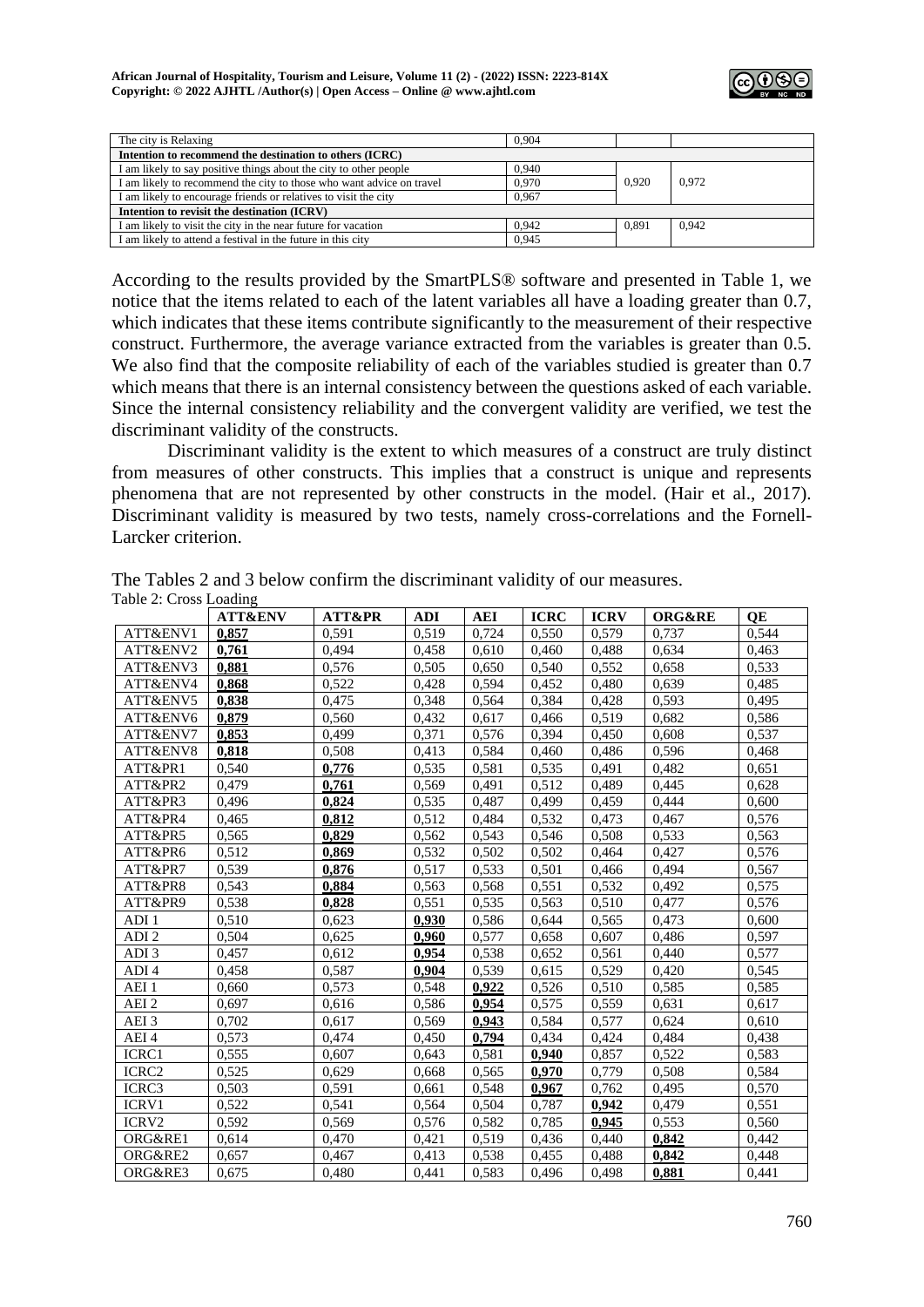

| ORG&RE4         | 0,609 | 0.463 | 0,386 | 0,504 | 0.409 | 0,383 | 0,795 | 0.418 |
|-----------------|-------|-------|-------|-------|-------|-------|-------|-------|
| ORG&RE5         | 0,596 | 0.455 | 0,355 | 0,520 | 0.432 | 0,431 | 0,811 | 0,433 |
| ORG&RE6         | 0,694 | 0.535 | 0,466 | 0,604 | 0.498 | 0,505 | 0,898 | 0,472 |
| ORG&RE7         | 0,692 | 0.525 | 0,405 | 0,569 | 0,485 | 0,506 | 0,884 | 0,466 |
| QE1             | 0.422 | 0,517 | 0.424 | 0.432 | 0.400 | 0,394 | 0,368 | 0,821 |
| QE <sub>2</sub> | 0,530 | 0.635 | 0,541 | 0,518 | 0,541 | 0.534 | 0,449 | 0,863 |
| QE3             | 0,489 | 0,530 | 0,406 | 0,463 | 0,410 | 0,442 | 0,419 | 0,803 |
| QE4             | 0,468 | 0,561 | 0,454 | 0,485 | 0.412 | 0,438 | 0,408 | 0,816 |
| QE5             | 0.495 | 0,560 | 0,485 | 0,479 | 0.475 | 0.424 | 0,392 | 0,854 |
| QE6             | 0.473 | 0,535 | 0.486 | 0,459 | 0.474 | 0,421 | 0,403 | 0,783 |
| OE7             | 0,508 | 0,624 | 0,585 | 0,570 | 0.590 | 0.535 | 0,443 | 0,828 |
| OE8             | 0,542 | 0.648 | 0.609 | 0,590 | 0,581 | 0.568 | 0,482 | 0,815 |
| QE9             | 0,584 | 0,650 | 0.579 | 0,635 | 0,577 | 0,588 | 0.511 | 0,836 |

From Table 2, it appears that the "cross-loadings" of the set of indicators in the model have a higher correlation with the latent constructs to which they belong than with the other latent constructs.

| <b>Fornell-</b>    | <b>ATT&amp;ENV</b> | <b>ATT&amp;PR</b> | <b>ADI</b> | <b>AEI</b> | <b>ICRC</b> | <b>ICRV</b> | <b>ORG&amp;RE</b> | QE    |
|--------------------|--------------------|-------------------|------------|------------|-------------|-------------|-------------------|-------|
| <b>Larcker</b>     |                    |                   |            |            |             |             |                   |       |
| criterion          |                    |                   |            |            |             |             |                   |       |
| <b>ATT&amp;ENV</b> | 0,845              |                   |            |            |             |             |                   |       |
| <b>ATT&amp;PR</b>  | 0,627              | 0,830             |            |            |             |             |                   |       |
| <b>ADI</b>         | 0.515              | 0,653             | 0.937      |            |             |             |                   |       |
| AEI                | 0.729              | 0,633             | 0,598      | 0.905      |             |             |                   |       |
| <b>ICRC</b>        | 0,550              | 0,635             | 0,685      | 0.589      | 0,959       |             |                   |       |
| <b>ICRV</b>        | 0,591              | 0,588             | 0.604      | 0,575      | 0,833       | 0.944       |                   |       |
| <b>ORG&amp;RE</b>  | 0,763              | 0,571             | 0.486      | 0.645      | 0.540       | 0.547       | 0.851             |       |
| QE                 | 0.610              | 0.711             | 0.619      | 0.627      | 0.604       | 0.589       | 0.524             | 0.825 |

Table 3: Correlations between latent variables and the square root of the  $\Delta V$ E

As shown in Table 3, the Fornell-Larcker criterion is verified since the square root of the AVE is greater than the correlations between constructs. Indeed, the latent constructs have a very high variance with the measures that form them than with the other constructs. Thus, measurement scales are confirmed. Since the validity and reliability of the construct measures are verified, we now evaluate the results of the structural model.

# *Evaluation of the structural model*

The main criteria for evaluating a structural model in the PLS approach are: coefficients of determination  $\mathbb{R}^2$ , Cohen's f-effect size index or  $(f^2)$ , Stone-Geisser coefficient  $(q^2)$ , GoF index and path coefficients  $(\beta)$  (Chin, 1998 [In Hair et al., 2017]).

# *Coefficients of determination (R²)*

The coefficient of determination  $(R^2)$  measures the predictive power of the model (Hair et al., 2017). It is the portion of the variance explained for an endogenous variable by the exogenous variables related to it. In other words, the R² allows us to understand the contribution of the explanatory variables to the prediction of the variable to be explained. Thus the  $\mathbb{R}^2$  concerns only the endogenous constructs of the model.

Table 4 : R-Square of the endogenous latent constructs of our model

| <b>Constructs Relation</b>             | $\mathbf{R}^2$ | Interpretation of values |
|----------------------------------------|----------------|--------------------------|
| Cognitive destination image            | 0.531          | Moderate                 |
| Affective destination image            | 0.377          | Moderate                 |
| Intention to recommend the destination | 0.545          | Moderate                 |
| Intention to revisit the destination   | 0.458          | Moderate                 |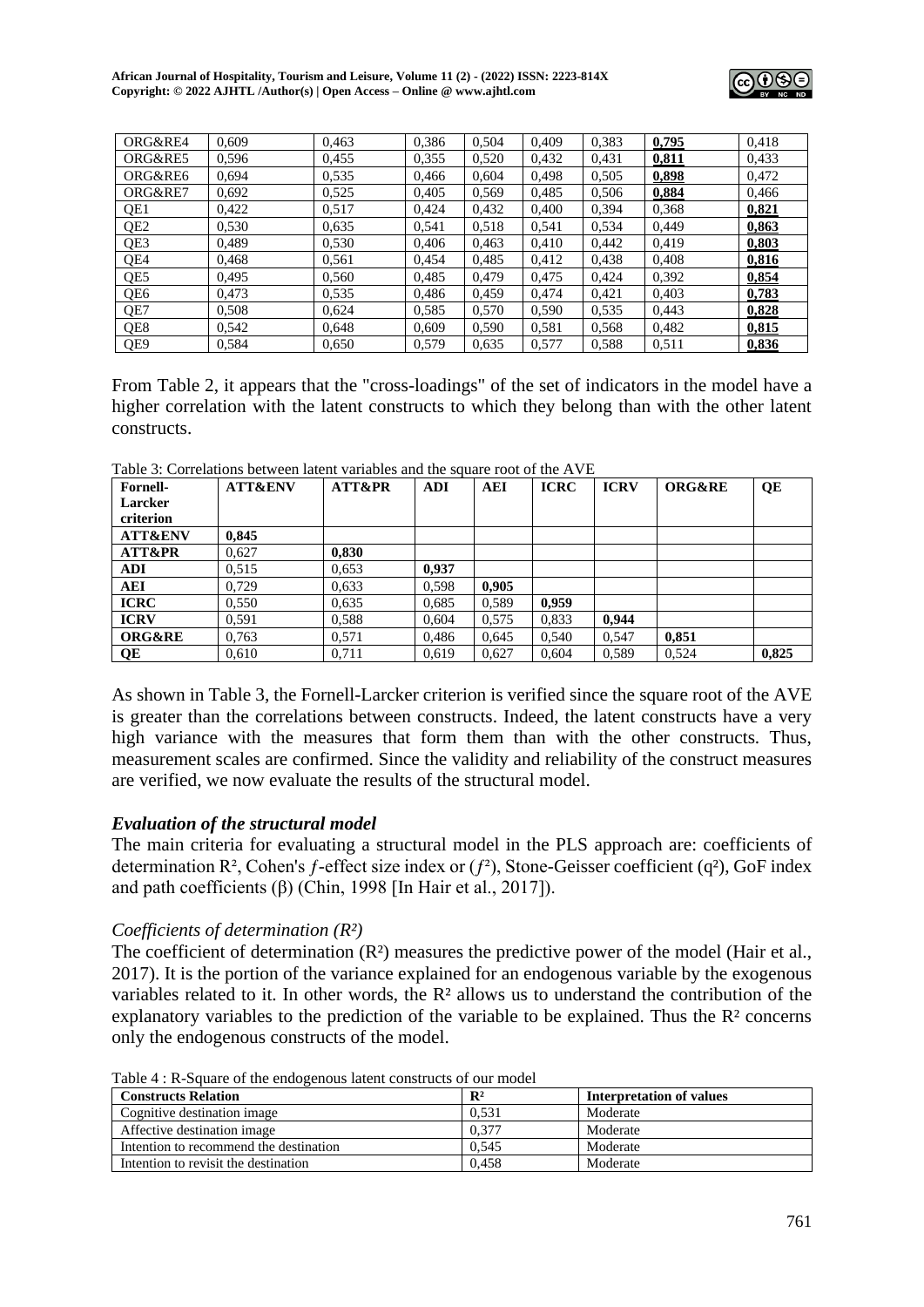

Table 4 shows that the coefficients of determination "R<sup>2</sup>" obtained are between 0.33 and 0.67. According to Chin (1998) this indicates that the explanatory power of the independent variables is moderate.

# *Effect size ƒ2*

The effect size assesses the impact of each exogenous latent variable on the endogenous latent variable(s) in relation to the change in R² (Chin, 1998). According to Cohen (1988) [In Hair et al., 2017], values of 0.02, 0.15, and 0.35 successively signify effect sizes: small, medium, and large, while a value below 0.02 signifies no effect size.

|            | <b>ADI</b> | <b>CDI</b> | <b>ICRC</b> | <b>ICRV</b> |
|------------|------------|------------|-------------|-------------|
| AEI        | 0.147      | 0.161      |             |             |
| <b>CEI</b> | 0.031      | 0.139      |             |             |
| <b>ADI</b> |            |            | 0,208       | 0,095       |
| <b>CDI</b> |            |            | 0,166       | 0,172       |

Table 5: The size of the  $f<sup>2</sup>$  effect

Table 5 shows small effects of the contribution of the explanatory variable "cognitive event image" on the mediating variables "affective destination image" and "cognitive destination image". The values obtained are 0.031 and 0.139 respectively. Similarly, the contributions of the explanatory variable "Affective event image" on the mediating variable "Affective destination image" and of the mediating variable "Affective destination image" on the variable to be explained "Intention to revisit the destination" are small. On the other hand, the effect sizes are average for "cognitive destination image" on "Intention to revisit the destination" and "Intention to recommend the destination to others", "affective event image" on "cognitive destination image" and, "affective destination image" on "Intention to recommend the destination."

# *The Stone-Geisser coefficient (Q²)*

The Stone-Geisser coefficient (O<sup>2</sup>) is the test of cross-validation between the manifest variables of an endogenous latent variable and the set of manifest variables of the latent variables explaining said endogenous latent variable using the estimated structural model (Hair et al., 2017). Calculated by the blindfolding procedure, if this coefficient is positive, the model has predictive validity (Hair et al., 2017). In Table 6, all Q² coefficients are positive, which shows that our model present predictive validity.

| Construits                             | ี ∩2  |  |
|----------------------------------------|-------|--|
| Affective destination image            | 0.329 |  |
| Cognitive destination image            | 0.308 |  |
| Intention to recommend the destination | 0.494 |  |
| Intention to revisit the destination   | 0.402 |  |

## Table 6: The predictive relevance Q²

# *Global quality of the model: Goodness of Fit (GoF)*

In the PLS approach, there is no global index of model validation. This is why Tenenhaus et al (2005) have developed a Goodness-of-fit (GoF) index as an operational solution to this problem. This index takes into account the measurement model and the structural model.

The calculation formula is:  $G \circ F = \sqrt{R^2 * \overline{A V E}}$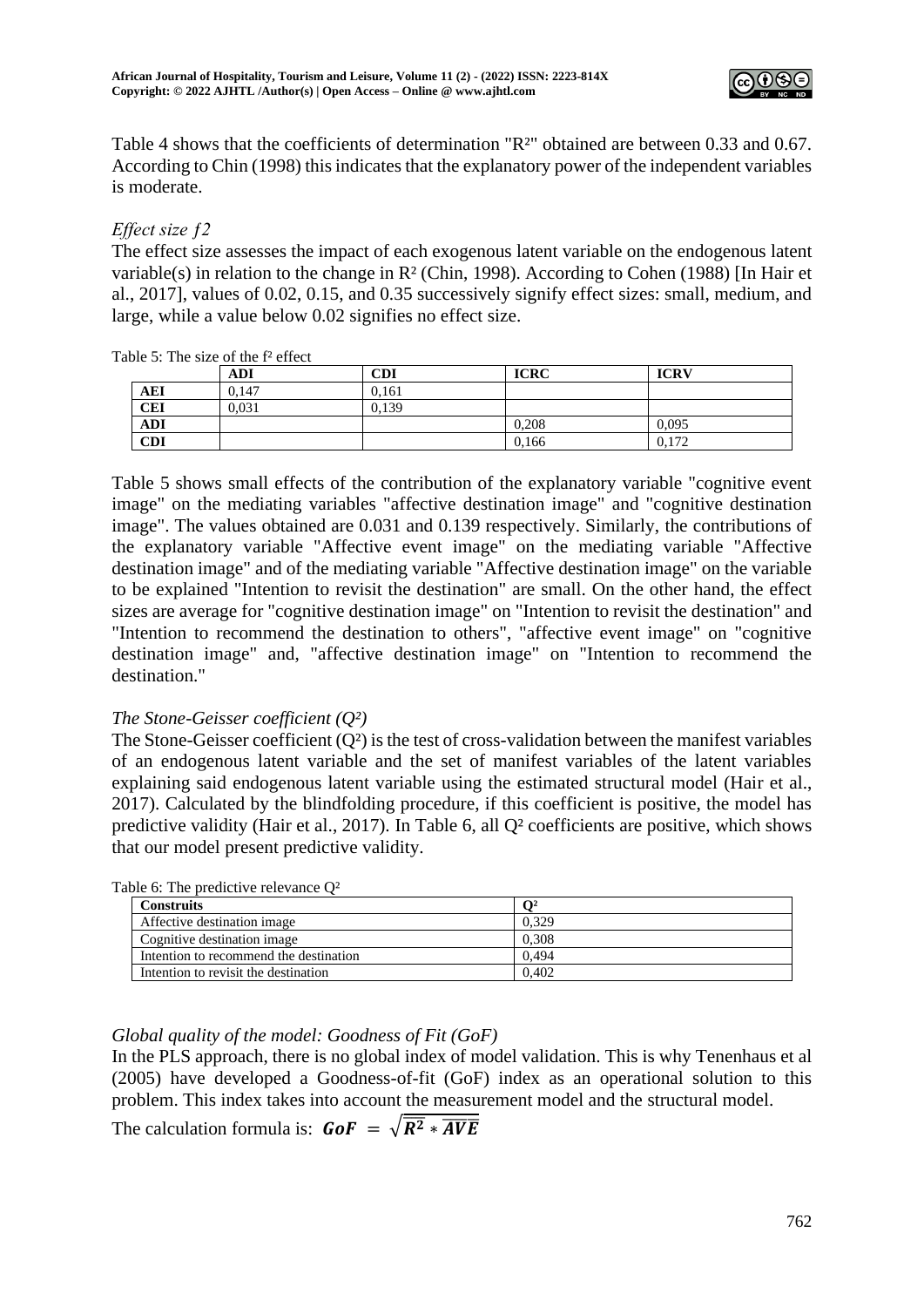

Applying the above formula, we obtain  $(GoF = \sqrt{0.47775 * 0.789} = 0.614)$  a value of 0.614 (greater than 0.36). Thus referring to Wetzels et al. (2009), we can infer that the estimated model is highly valid.

#### *Testing the research hypotheses: the path coefficients*

The hypotheses were tested using the PLS approach to structural equations. We used a Bootstrap procedure with  $N = 500$  resampling to assess whether the structural model coefficients are significant or not.

| <b>Hypothesis</b>                                                                             | Std.Beta<br>coefficient | standard<br>error | <b>T-</b><br>value | P-value   | of<br>Type<br>influence | Decision         |
|-----------------------------------------------------------------------------------------------|-------------------------|-------------------|--------------------|-----------|-------------------------|------------------|
| H1: Cognitive Event image — Cognitive<br>destination image                                    | 0,377                   | 0,065             | 5,761              | $0.000**$ | Positive                | <b>Supported</b> |
| $H2:$ Cognitive Event image $\longrightarrow$ Affective<br>destination image                  | 0,207                   | 0,065             | 3,176              | $0.002*$  | Positive                | <b>Supported</b> |
| H3 : Affective event image — Cognitive<br>destination image                                   | 0.405                   | 0,063             | 6,427              | $0.000**$ | Positive                | <b>Supported</b> |
| H4 : Affective event image Affective<br>destination image                                     | 0.446                   | 0,068             | 6,545              | $0.000**$ | Positive                | <b>Supported</b> |
| $H5:$ Cognitive destination image $\longrightarrow$<br>Intention to revisit the destination   | 0,422                   | 0,054             | 7,778              | $0.000**$ | Positive                | <b>Supported</b> |
| $H6:$ Cognitive destination image $\rightarrow$<br>Intention to recommend the destination     | 0,379                   | 0.051             | 7,463              | $0.000**$ | Positive                | <b>Supported</b> |
| $H7:$ Affective destination image $\longrightarrow$<br>Intention to revisit the destination   | 0.313                   | 0,054             | 5,777              | $0.000**$ | Positive                | <b>Supported</b> |
| $H8:$ Affective destination image $\longrightarrow$<br>Intention to recommend the destination | 0,424                   | 0,050             | 8,531              | $0.000**$ | Positive                | <b>Supported</b> |

Table 7: Results of the structural model hypothesis test

The results of the analysis confirmed all our hypotheses (Table 7). The first hypothesis (H1), indicating that the cognitive image of the festival influences positively and significantly the cognitive image of the destination hosting the event was supported ( $\beta$ =0.377, p <0.05). The second hypothesis (H2), stating that cognitive image of the festival impacts positively and significantly the affective image of destination was supported ( $\beta$ =0.207, p <0.05). The third hypothesis (H3), stating that the affective image of the festival impacts the cognitive image of the destination was supported ( $\beta$ =0.405, p <0.05). The impact of affective event image on affective destination image was positive and significant ( $\beta$ =0.446, p <0.05). As a result, the fourth hypothesis (H4) was supported. Intention to return to the destination was predicted by cognitive destination image ( $\beta$ =0.422, p <0.05) supporting H5. Intention to recommend the destination to others was significantly influenced by cognitive destination image (β=0.379, p  $\leq$ 0.05) supporting H6. The Seventh hypothesis (H7) related to the impact of affective destination image on intention to revisit the destination was supported ( $\beta$ =0.313, p <0.05). Finally, affective destination image influences positively and significantly intention to recommend the destination to others ( $β = 0.424$ ,  $p < 0.05$ ) supporting H8.

## *Evaluation of the mediating role of the cognitive and affective image of the destination*

According to Preacher and Hayes (2008), mediation occurs when the indirect effect of endogenous variables on exogenous variables is significant ( $p$ -value  $\langle 0.05 \rangle$ ) and the confidence interval is strictly greater than zero. It is tested by the bootstrap method.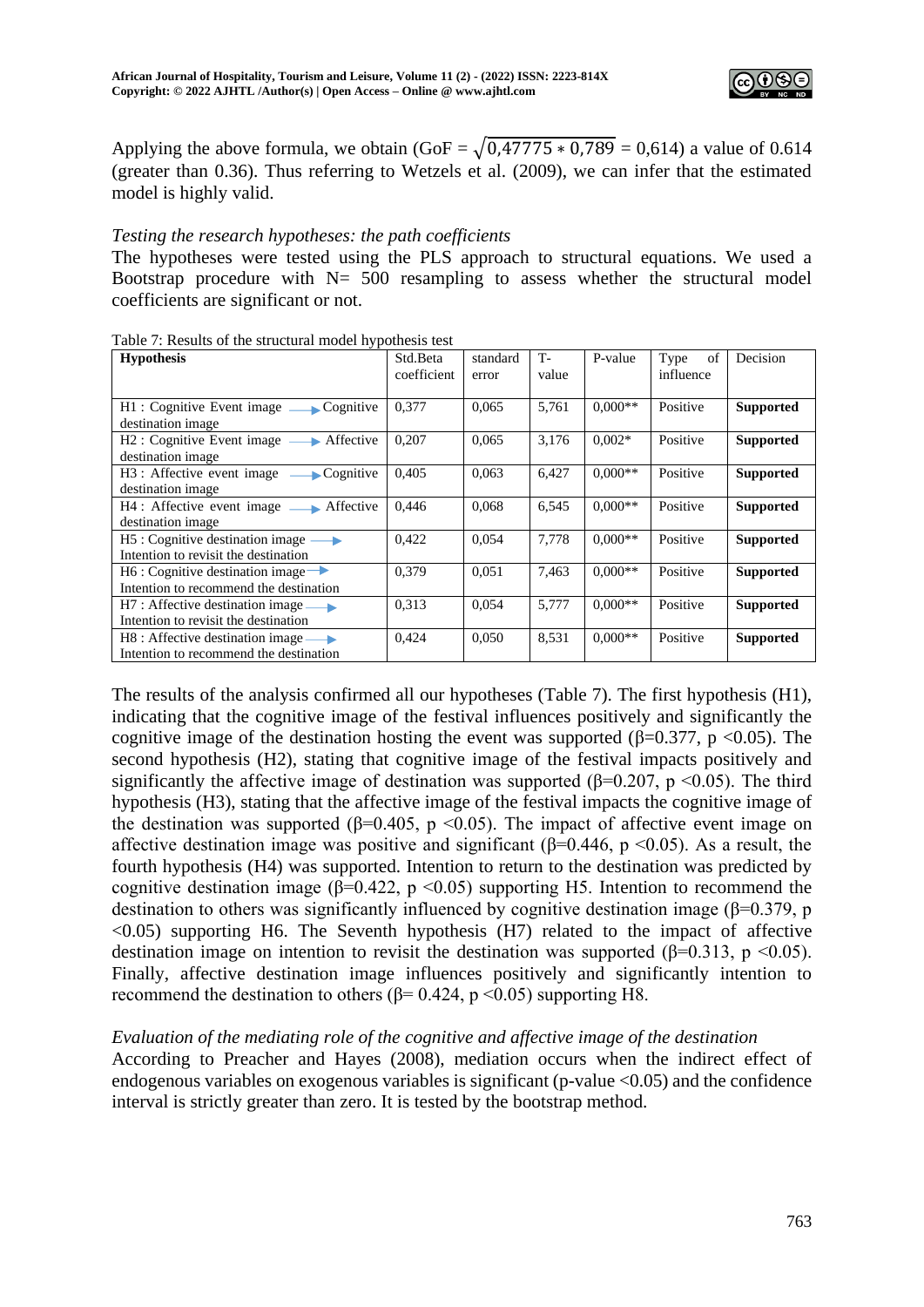

|                    | Std.Beta    | standard | T-value | P-value | Relationship |
|--------------------|-------------|----------|---------|---------|--------------|
|                    | coefficient | error    |         |         |              |
| CEI→CDI→ICRV       | 0.159       | 0,038    | 4.194   | 0,000   | Significant  |
| $CEI + CDI + ICRC$ | 0,143       | 0,035    | 4,042   | 0,000   | Significant  |
| AEI→CDI→ICRV       | 0.171       | 0,033    | 5,184   | 0,000   | Significant  |
| $AEI + CDI + ICRC$ | 0,154       | 0.030    | 5,045   | 0,000   | Significant  |
| CEI→ADI→ICRV       | 0,065       | 0.028    | 2,301   | 0,022   | Significant  |
| $CEI + ADI + ICRC$ | 0.088       | 0.034    | 2,596   | 0,010   | Significant  |
| AEI→ADI→ICRV       | 0.140       | 0.029    | 4.834   | 0.000   | Significant  |
| AEI→ADI→ICRC       | 0,189       | 0,034    | 5,593   | 0,000   | Significant  |

Table 8: Results of indirect effects

Table 9: Results of the confidence interval

|                    | Path a* | Path b <sup>**</sup> | Indirect | <b>SE</b> | T-value |           | Bootstrapped Confidence | Decision         |
|--------------------|---------|----------------------|----------|-----------|---------|-----------|-------------------------|------------------|
|                    |         |                      | Effect   |           |         | Interval  |                         |                  |
|                    |         |                      |          |           |         | 95% LL*** | $95\%~\mathrm{UL}***$   |                  |
| CEI→CDI→ICRV       | 0.377   | 0.422                | 0.159    | 0.038     | 4,194   | 0.085     | 0.234                   | <b>Mediation</b> |
|                    |         |                      |          |           |         |           |                         |                  |
| $CEI + CDI$ $-CDI$ | 0.377   | 0.379                | 0.143    | 0,035     | 4,042   | 0.074     | 0,211                   | <b>Mediation</b> |
| AEI→CDI→ICRV       | 0.405   | 0.422                | 0,171    | 0,033     | 5,184   | 0,106     | 0.236                   | <b>Mediation</b> |
| AEI→CDI→ICRC       | 0.405   | 0,379                | 0,154    | 0,030     | 5,045   | 0,095     | 0,212                   | <b>Mediation</b> |
| CEI→ADI→ICRV       | 0.207   | 0,313                | 0,065    | 0,028     | 2,301   | 0,010     | 0,120                   | <b>Mediation</b> |
| $CEI + ADI - ICRC$ | 0.207   | 0.424                | 0.088    | 0.034     | 2,596   | 0.021     | 0.154                   | <b>Mediation</b> |
| AEI→ADI→ICRV       | 0,446   | 0.313                | 0.140    | 0.029     | 4,834   | 0,083     | 0.196                   | <b>Mediation</b> |
| AEI→ADI→ICRC       | 0.446   | 0.424                | 0.189    | 0.034     | 5,593   | 0.122     | 0.256                   | <b>Mediation</b> |

\*Beta coefficient of direct effects between the explanatory variable and the mediator variable

\*\*Beta coefficient of direct effects between the mediator variable and the variable to be explained

\*\*\*Lower level

\*\*\*\*Upper level

Tables 8 and 9 confirm the mediating role of destination image in the relationship between event image and behavioral intentions toward the destination given that the indirect effects of the independent variables on the dependent variables via the mediating variables are all significant and the confidence intervals are all strictly greater than zero.

## **Discussion**

The purpose of the study is to provide a theoretical understanding and empirical examination of the impact of event image (music festivals) on behavioral intentions towards the destination hosting the event. To fulfil this purpose, image transfer theory and the cognitive-affective model acted as theoretical guides. The results of this study confirm the mediating role of the destination's image in the relationship between the event's image and behavioural intentions towards the destination. This implies that it is very important to care about the image of the destination hosting the event in order to encourage visitors' intentions and behaviours towards the destination. In fact, although the event may have a positive image, visitors may not travel to the destination if they don't develop a positive image of it.

The results of this study also affirm the idea that the event can generate more positive perceptions of the destination's image. Indeed, the results reveal the positive impact of the event's image on the destination's image. Specifically, the cognitive image of the festival impacts positively and significantly the cognitive and affective image of the destination, and the affective image of the festival impacts positively and significantly the cognitive and affective image of the destination (all  $\beta$  coefficients are positive and p <0.05). These results are concordant with previous research (Deng & Li, 2013; Kaplanidou, 2009; Kaplanidou & Vogt,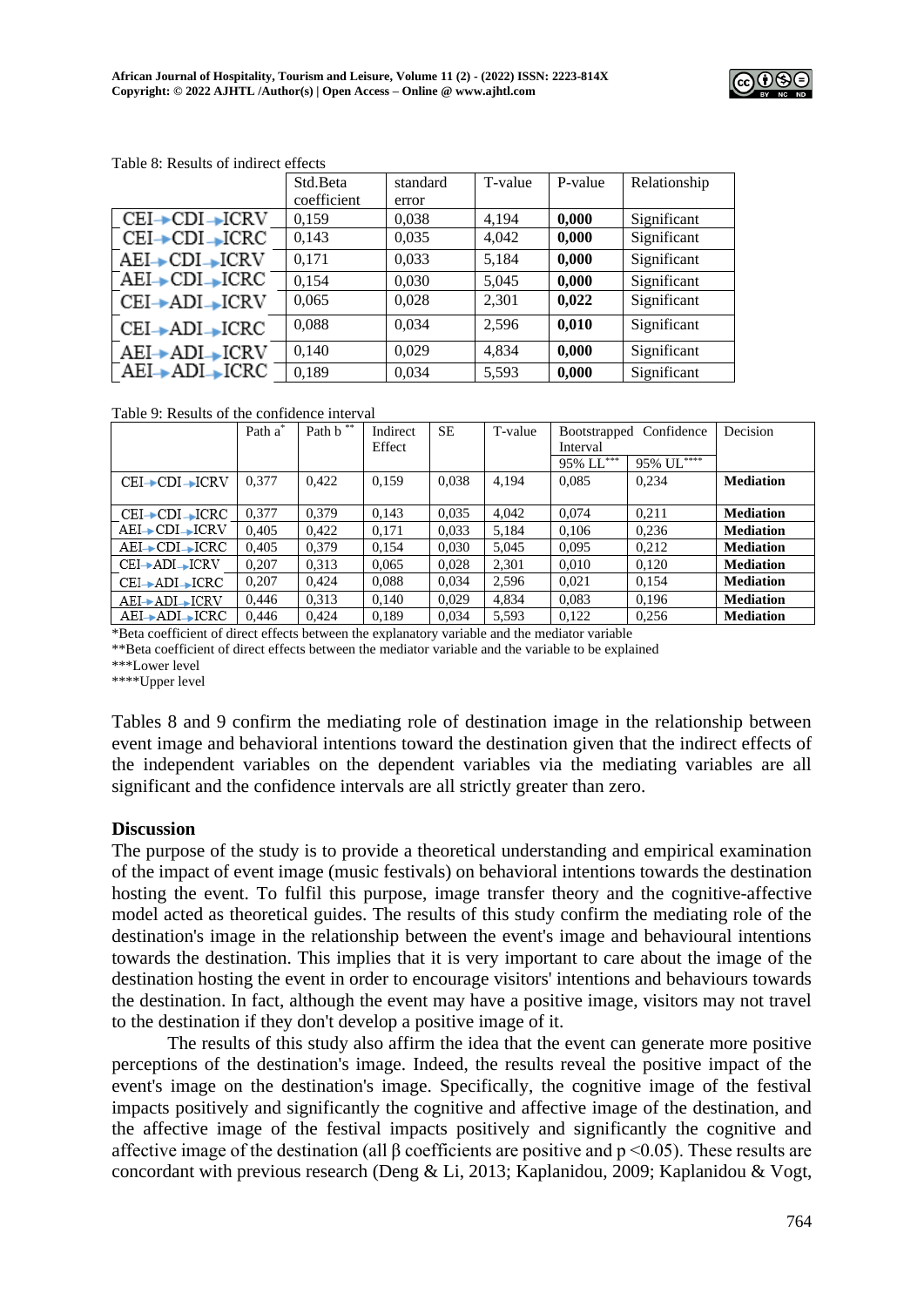

2007; Lai, 2016; li et al., 2020) which significantly enriches our understanding of the phenomenon of organizing events by tourist destinations.

From the results, we also notice a certain dimensional match, that is, cognitive event image has the strongest correlation with cognitive destination image ( $\beta$ =0.377, p <0.05), and the affective event image has the strongest correlation with affective destination image ( $\beta$ =0.446, p <0.05). In other words, event image's cognitive and affective dimensions best predicted the corresponding dimensions of destination image. This indicates that tourists tend to have similar images of the festival and city. For example, when tourists perceive the festival as pleasant, cheerful, relaxing, safe and clean, they are inclined to have the same feelings and perception about the host city. This confirms the image transfer from the event to the destination and provides empirical support for the image transfer theory.

This direct impact of the festival's image on the image of the destination can be explained according to the three perspectives. Firstly, "Family resemblance" that exists between the two concepts. The event image and the destination image are mental images with a similar conceptualization, internal structure, and formation process (see Hallmann et al., 2010; Kaplanidou, 2006). Secondly, Halo effect (see Thorndike, 1920), which states that when tourists have a positive perception of event image, they are likely to perceive destination image positively, and vice versa [Lai, 2016]. Thirdly, Cognitive dissonance theory (see Festinger, 1957), which states that even when tourists have divergent perceptions of the event image and the destination image, they may reduce or eliminate these divergences to maintain internal consistency.

Regarding the impact of destination image on behavioural intentions, the results show that cognitive destination image has a significant and positive impact on the intention to revisit and recommend the destination, and affective destination image has a significant and positive impact on the intention to revisit and recommend the destination. This confirms the findings of previous studies (Alcaniz et al., 2009; Chuchu et al., 2019; Girma & Singh, 2019; Papadimitriou et al., 2015; Pektaş et al., 2019; Tan & Wu, 2016).

Furthermore, according to the results, the cognitive image of the destination has the strongest impact on the intention to revisit ( $\beta$ = 0.422, p <0.05), and the affective image of the destination has the strongest impact on the willingness to recommend ( $\beta$ = 0.424, p <0.05). In other words, the results founds, suggest that the intention to revisit is best explained by tourist attractions, quality of infrastructure, safety, hospitality of the local population and value for money. While the intention to recommend is more influenced by the tourists' feelings about the destination.

The possible explanations for the impact of destination image on behavioural intentions are: (1) the tourist's realistic and direct understanding of the destination's components since he has had a direct experience. (2) The geographical distance which indicates that individuals living far from the destination tend to hold more positive images about it, which leads to a favourable behavioural intention (Crompton, 1979). (3) The destination's ability to develop and promote its own identity. Indeed, each of the Moroccan cities, such as Marrakech, Essaouira, Fez, Tangier, Agadir and Rabat, is distinguished by their natural, historical and cultural assets which contribute to increasing their impact on the behavioural intention of the visitors. (4) Since tourists perceive the destination as pleasant, exciting, cheerful and relaxing. Therefore, they will think of the destination whenever they feel the need for pleasure, joy, entertainment and relaxation and will be more likely to return to the destination and recommend it.

## **Conclusion, limitations, and areas for future research**

The results from this study have both theoretical and practical implications. Theoretically**,** this study developed a distinct model mobilizing the image transfer theory and cognitive-affective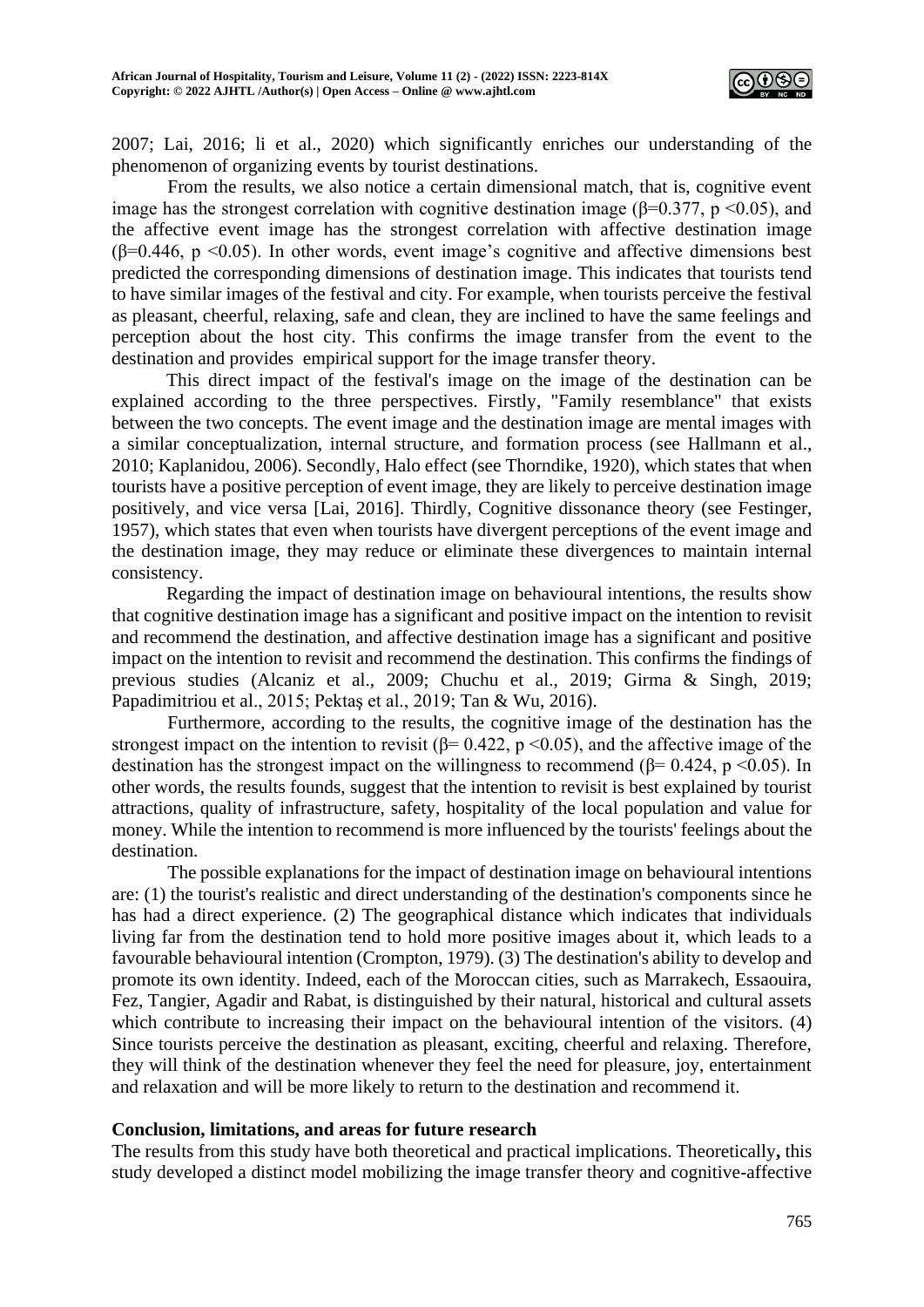

model. Another theoretical consideration is that the study will contribute significantly to the progress of research relating to event image and tourists' behavioural intentions towards the destination since previous research on event image is limited in number and deals only with one of the components of an image, either cognitive or affective. Moreover, most of these studies have focused on sports events and almost all theoretical models on this subject are developed and validated in the Western world. Therefore, this study can serve as an important cross-cultural validation because it takes place in a different context and focuses on a variety of music festivals held throughout the kingdom, compared to other studies that have focused only on a single event.

On the operational level, the results of the study can be used by other cities and regions to promote their image by organising festivals or other events and will help practitioners to anticipate and maximise the possible effects of hosting such events on the host destination. These results are particularly precious for destination marketers who are, therefore, called upon to promote the image of events in order to benefit from the impact they can have on the image of destinations and on the behavioural intentions. Therefore, long-term synergies should be developed through strategic alliances between tour operators, travel agencies, tourist establishments, airlines, tourist offices, regional tourism centres and event organisers to improve organisational, environmental, emotional and social aspects.

The results obtained support the use of events as tourism stimulators. Indeed, music festivals can be considered viable solutions for destinations that want to promote their image internationally and attract more tourists. Therefore, destination managers should capitalize on our results by designing appropriate marketing policies to promote the image of their city and increase behavioural intentions. Finally, our study has developed a scale for measuring the cognitive image of the music festival adapted to our Moroccan context, which remains very little developed until now. This measurement scale could eventually be used by organizers to evaluate the attributes of such an event.

Nevertheless, as with any research, our work has several limitations that need to be taken into account. Firstly, the cancellation of festivals due to the Covid pandemic19 constrained us to administer the questionnaire online via Instagram® accounts, Groups and Facebook® pages dedicated to music festivals in Morocco. However, as these accounts, groups and pages were nearly inactive, the response rate was low compared to the number of music festivals organised in Morocco. In addition, the percentage of foreign tourists in the sample was small.

Therefore, future research should be conducted on a larger number of foreign tourists via a survey of music festival venues. In addition, they can focus on comparisons between the images of different music festivals, as well as on similarities and differences in perceptions between domestic and foreign tourists, or between tourists from different countries, given that such comparisons can generate new and interesting information. Moreover, this study was only focused on tourists who had already attended a music festival in Morocco and therefore had direct experience. Future research can also be carried out on other groups such as potential tourists and local residents, since they may have different perceptions due to their different levels of knowledge.

Furthermore, it seems possible that variables such as the frequency of the event and the degree of similarity between the event and the destination will moderate the relationship between the event image and the destination image (Gwinner, 1997). Therefore, future research could examine the moderating role of these variables in the causal relationship between event image and destination image. On the other hand, future research could also examine several other factors such as perceived value, perceived quality, past behaviour and satisfaction that may influence a tourist's intention to revisit and recommend a destination (Allameh et al., 2015;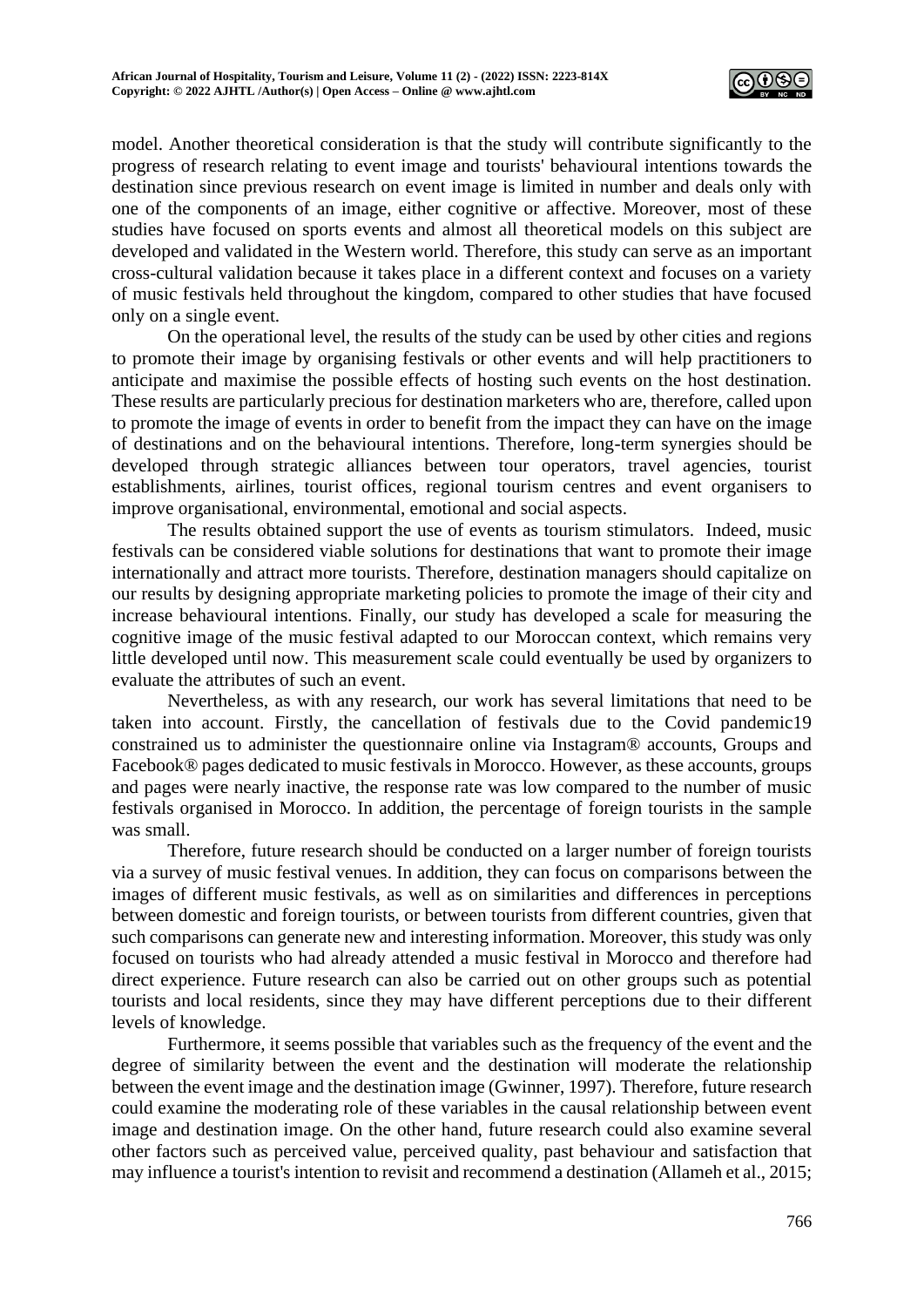

Kaplanidou & Vogt, 2007; Pratminingsih et al., 2014). Finally, it should be noted that the image of the event is a situational factor which has a varying effect over time and according to the context. This means that the success of an event or type of event in a city during a given period is not always guaranteed. Therefore, future research could use our conceptual model in another context or with other types of festivals or events while integrating control variables (sociodemographic, psychological and cultural factors) to examine whether similar results will be obtained.

# **References**

- Alcaniz, E.B., Sanchez, I.S. & Blas, S.S. (2009). The Functional-Psychological Continuum in the Cognitive Image of a Destination: A Confirmatory Analysis. *Tourism Management*, 30(5), 715-723.
- Allameh, M. S., Pool, K. J., Jaberi, A., Salehzade, R. & Asadi, H. (2015). Factors Influencing Sport Tourists' Revisit Intentions: The Role and Effect of Destination Image, Perceived Quality, Perceived Value and Satisfaction. *Asia Pacific Journal of Marketing and Logistics*, 27(2), 191-207.
- Artuger, S. & Cetinsoz, B. C. (2017). The Impact of Destination Image and the Intention to Revisit: A Study Regarding Arab Tourists. *European Scientific Journal*, 13(5), 82–98
- Baloglu, S. (2001). Image variations of Turkey by familiarity index: Informational and experiential dimensions. *Tourism Management*, 22(2), 127–133.
- Başarangil, İ. (2016). The Relationships Between the Factors Affecting Perceived Service Quality, Satisfaction and Behavioral Intentions among Theme Park Visitors. *Tourism and Hospitality Research*,18(4), 1-14.
- Bigné, J., Sanchez, M. & Sanchez, J. (2001). Tourism Image, Evaluation Variables and after Purchase Behaviour: Interrelationship. *Tourism Management*, 22(2), 607–616.
- Byon, K. K. & Zhang, J. J. (2010). Development of a Scale Measuring Destination Image. *Marketing Intelligence & Planning*, 28(4), 508–532.
- Chalip, L., Green, B. C. & Hill, B. (2003). Effects of Sport Event Media on Destination Image and Intention to Visit. *Journal of Sport Management*, 17(3), 214–234.
- Chen, C. F. & Tsai, D. (2007). How Destination Image and Evaluative Factors Affect Behavioral Intentions? *Tourism Management*, 28(4), 1115-1122.
- Chin, W.W. (1998). The Partial Least Squares Approach for Structural Equation Modeling, In: *Modern Methods for Business Research, Methodology for Business and Management.*  Lawrence Erlbaum Associates Publishers, Mahwah, NJ, US, pp. 295–336.
- Chuchu, T., Chiliya, N. & Chinomona, R. (2019) Investigating the Impact of Destination Image on Travellers' Intention to Revisit South Africa: A Case of International Tourists. *e-Review of Tourism Research* (eRTR), 16(6), 567- 587.
- Crompton, J. L. (1979). An Assessment of the Image of Mexico as a Vacation Destination and the Influence of Geographical Location upon that Image. *Journal of Travel Research*, 17(4), 18–23.
- Deng, Q. & Li, M. (2013). A Model of Event–Destination Image Transfer. *Journal of Travel Research,* 53(1), 69–82.
- Dimanche, F. (2003). The Role of Sports Events in Destination Marketing. In P. Keller & T. Bieger (Eds.) *Sport and tourism* (pp. 303-311). Proceedings of the 53rd AIEST congress, St Gallen,Switzerland: AIEST.
- Dobni, D. & Zinkhan, G.M. (1990). In Search of Brand Image: A Foundation Analysis. *Advances in Consumer Research*, 17: 110-119.
- Echtner, C. M. & Ritchie, J. R. B. (2003). The Meaning and Measurement of Destination Image. *The Journal of Tourism Studies*, 14(1), 37-48.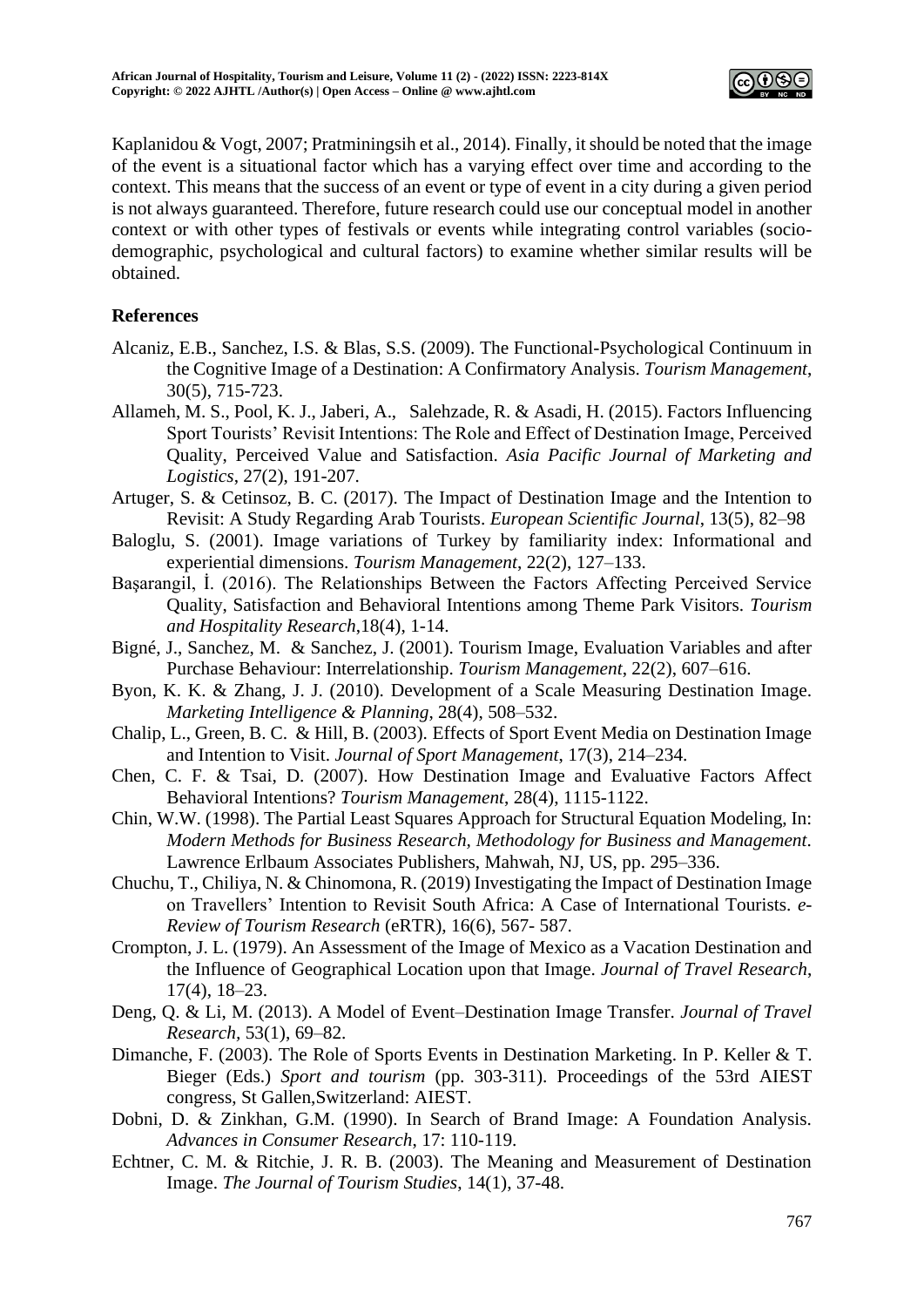

- Ferrand, A. & Pagès, M. (1996). Image Sponsoring: A Methodology to Match Event and Sponsor. *Journal of Sport Management*, 10(3), 278–291.
- Getz, D. & Page, S. J. (2016). Progress and Prospects for Event Tourism Research. *Tourism Management*, 52: 593–631.
- Gibson, H. J., Qi, C. X. & Zhang, J. J. (2008). Destination Image and Intent to Visit China and the 2008 Beijing Olympic Games. *Journal of Sport Management*, 22(4), 427–450.
- Girma, M. & Singh, M. (2019). The Impact of Destination Image on Tourists' Intention to Revisit Ethiopia. *International Journal of Scientific Research* 8(4), 28-30.
- Gwinner, K.P. (1997). A Model of Image Creation and Image Transfer in Event Sponsorship. *International Marketing Review*, 14(3), 145–158.
- Hair, J.F., Hult, T.G., Ringle, C. & Sarstedt, M. (2017). *A Primer on Partial Least Squares Structural Equation Modeling* (PLS-SEM). 2nd Edition, Sage Publications Inc., Thousand Oaks, CA.
- Hallmann, K. & Breuer, C. (2010). The Impact of Image Congruence between Sport Event and Destination on Behavioural Intentions. *Tourism Review*, 65(1), 66–74.
- Hallmann, K., Kaplanidou, K. & Breuer, C. (2010). Event Image Perceptions among Active and Passive Sports Tourists at Marathon Races. *International Journal of Sports Marketing and Sponsorship*, 12(1), 32–47.
- Kaplanidou, K. (2006). Affective Event and Destination Image: Their Influence on Olympic Travelers' Behavioral Intentions. *Event Management*, 10(2), 159–173.
- Kaplanidou, K. (2009). Relationships among Behavioral Intentions, Cognitive Event and Destination Images among Different Geographic Regions of Olympic Games Spectators. *Journal of Sport & Tourism*, 14(4), 249–272.
- Kaplanidou, K. & Vogt, C. (2007). The Interrelationship between Sport Event and Destination Image and Sport Tourists' Behaviours. *Journal of Sport & Tourism*, 12(3-4), 183–206.
- Kaplanidou, K., Jordan, J. S., Funk, D. & Ridinger, L. L. (2012). Recurring Sport Events and Destination Image Perceptions: Impact on Active Sport Tourist Behavioral Intentions and Place Attachment. *Journal of Sport Management*, 26(3), 237–248.
- Keller, K. L. (1993). Conceptualizing, Measuring, and Managing Customer-Based Brand Equity. *Journal of Marketing*, 57(1), 1–22.
- Lai, K. (2016). Influence of Event Image on Destination Image: The Case of the 2008 Beijing Olympic Games. *Journal of Destination Marketing & Management*, 7: 153–163.
- Lee, T. H. (2009). A Structural Model to Examine How Destination Image, Attitude, and Motivation Affect the Future Behavior of Tourists. *Leisure Sciences*, 31(3), 215–236.
- Leiper, N. (1979). The framework of tourism. *Annals of Tourism Research*, 6(4), 390–407.
- Li, H., Lien, C.-H., Wang, S. W., Wang, T. & Dong, W. (2020). Event and City Image: The Effect on Revisit Intention. *Tourism Review*, 76(1), 212–228.
- Papadimitriou, D., Apostolopoulou, A. & Kaplanidou, K. (2015). Destination Personality, Affective Image, and Behavioral Intentions in Domestic Urban Tourism. *Journal of Travel Research*, 54 (3), 302-315.
- Pektaş, F., Güneren Özdemir,E. & Tepavčević, J. (2019) The Impact of Destination Image on Destination Recommendation. Int. *Journal of Management Economics and Business*, 15 (4), 1226-1235.
- Pracejus, J. W. (2004). Seven Psychological Mechanisms through which Sponsorship can Influence Consumers. In L. R. Kahle & C. Riley (Eds.), *Sports marketing and the psychology of marketing communication* (pp. 175–189). Lawrence Erlbaum Associates Publishers.